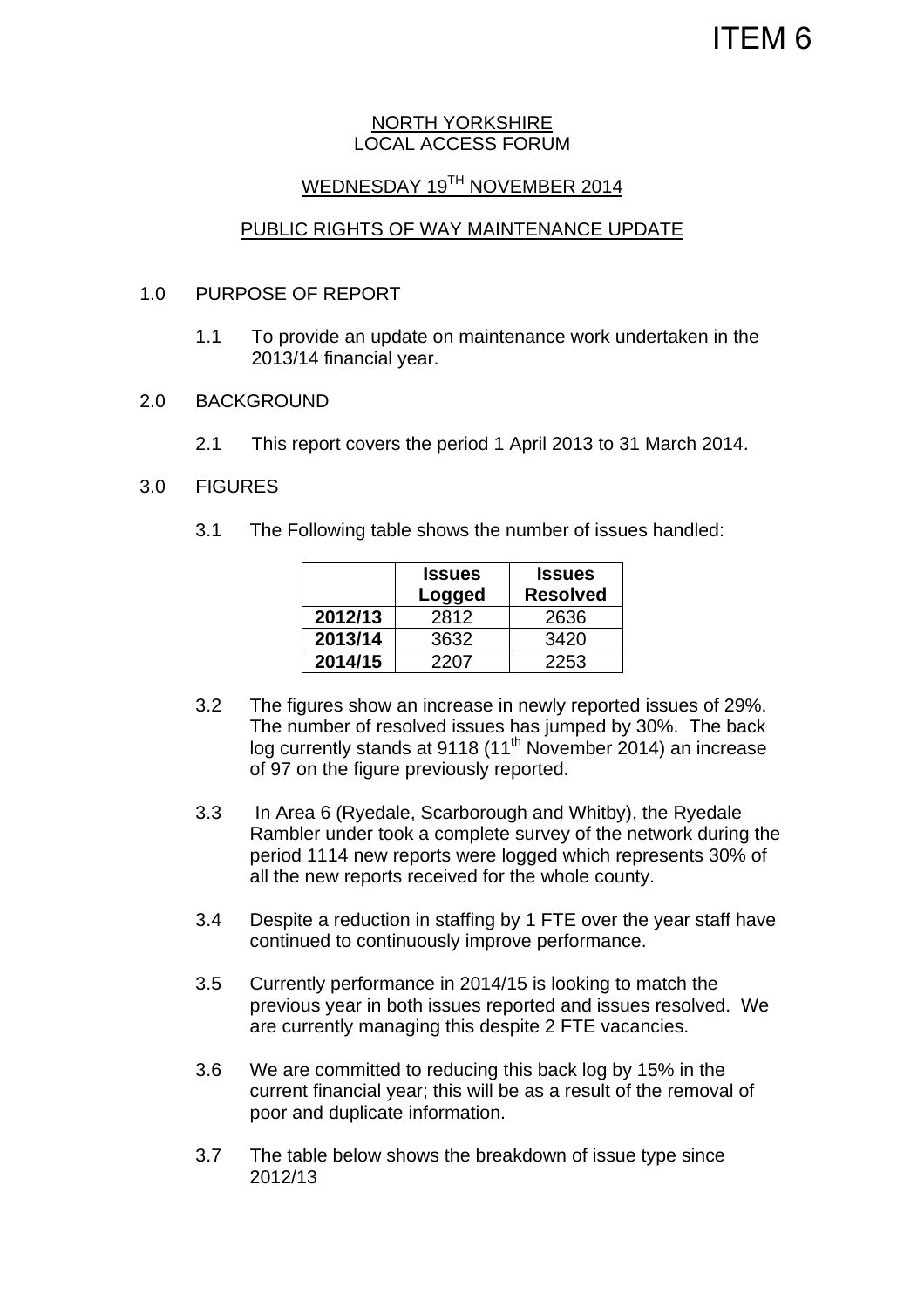|                     |         |                     | <b>Issues Logged</b>   |                     |                       |
|---------------------|---------|---------------------|------------------------|---------------------|-----------------------|
| <b>Type</b>         | 2012/13 | <b>Type</b>         | 2013/14                | <b>Type</b>         | 2014/15<br>(6 Months) |
| Vegetation          | 670     | Vegetation          | 795                    | Vegetation          | 561                   |
| Waymarking          | 319     | Waymarking          | 503                    | Waymarking          | 231                   |
| Gate                | 264     | Gate                | 361                    | Gate                | 167                   |
| <b>Stile</b>        | 237     | <b>Stile</b>        | 346                    | <b>Stile</b>        | 151                   |
| Terrain             | 234     | Terrain             | 254                    | Terrain             | 114                   |
| Signposting         | 170     | Signposting         | 250                    | Signposting         | 111                   |
| <b>Arable Paths</b> | 166     | Sign roadside       | 172                    | Cross path          | 82                    |
| <b>Obstacles</b>    | 126     | Cross path          | 143                    | <b>Arable Paths</b> | 59                    |
| Sign roadside       | 110     | <b>Obstacles</b>    | 132                    | Sign roadside       | 53                    |
| Cross path          | 101     | <b>Arable Paths</b> | 129                    | <b>Obstacles</b>    | 41                    |
|                     |         |                     | <b>Issues Resolved</b> |                     |                       |
| <b>Type</b>         | 2012/13 | <b>Type</b>         | 2013/14                | <b>Type</b>         | 2014/15<br>(6 Months) |
| Vegetation          | 651     | Vegetation          | 769                    | Vegetation          | 442                   |
| Waymarking          | 307     | Waymarking          | 481                    | Waymarking          | 256                   |
| Gate                | 280     | <b>Stile</b>        | 353                    | Gate                | 196                   |
| <b>Stile</b>        | 237     | Gate                | 246                    | <b>Stile</b>        | 187                   |
| Signposting         | 177     | Terrain             | 249                    | Cross path          | 118                   |
| Terrain             | 158     | Signposting         | 204                    | Signposting         | 107                   |
| <b>Arable Paths</b> | 151     | Cross path          | 168                    | Terrain             | 97                    |
|                     |         |                     |                        |                     |                       |
| Sign roadside       | 123     | Sign roadside       | 124                    | Sign roadside       | 53                    |
| Cross path          | 119     | <b>Obstacles</b>    | 116                    | <b>Arable Paths</b> | 44                    |

- 3.8 As can be seen the first 6 issues reported have remained unchanged with vegetation being the most reported and the most resolved issue.
- 3.9 The tables below represent the age profile of the back log on the  $8<sup>th</sup>$  October 2014 and the second table  $9<sup>th</sup>$  August 2013.

| Year    |                | <b>Outstanding Issues 10/14</b> |       |              |  |  |
|---------|----------------|---------------------------------|-------|--------------|--|--|
|         | <b>High</b>    | <b>Medium</b>                   | Low   | <b>Total</b> |  |  |
| 2014/15 | 6              | 265                             | 638   | 909          |  |  |
| 2013/14 | 4              | 227                             | 906   | 1137         |  |  |
| 2012/13 | 3              | 161                             | 552   | 716          |  |  |
| 2011/12 | 0              | 109                             | 523   | 632          |  |  |
| 2010/11 | 3              | 116                             | 390   | 509          |  |  |
| 2009/10 | 1              | 85                              | 345   | 431          |  |  |
| 2008/09 | 0              | 122                             | 570   | 692          |  |  |
| 2007/08 | $\overline{2}$ | 117                             | 654   | 773          |  |  |
| 2006/07 | 2              | 144                             | 1081  | 1227         |  |  |
| 2005/06 | 0              | 181                             | 1129  | 1310         |  |  |
| 2004/05 | 0              | 68                              | 354   | 422          |  |  |
| 2003/04 | 2              | 59                              | 190   | 251          |  |  |
| Older   | 3              | 74                              | 220   | 297          |  |  |
|         |                |                                 | Total | 9306         |  |  |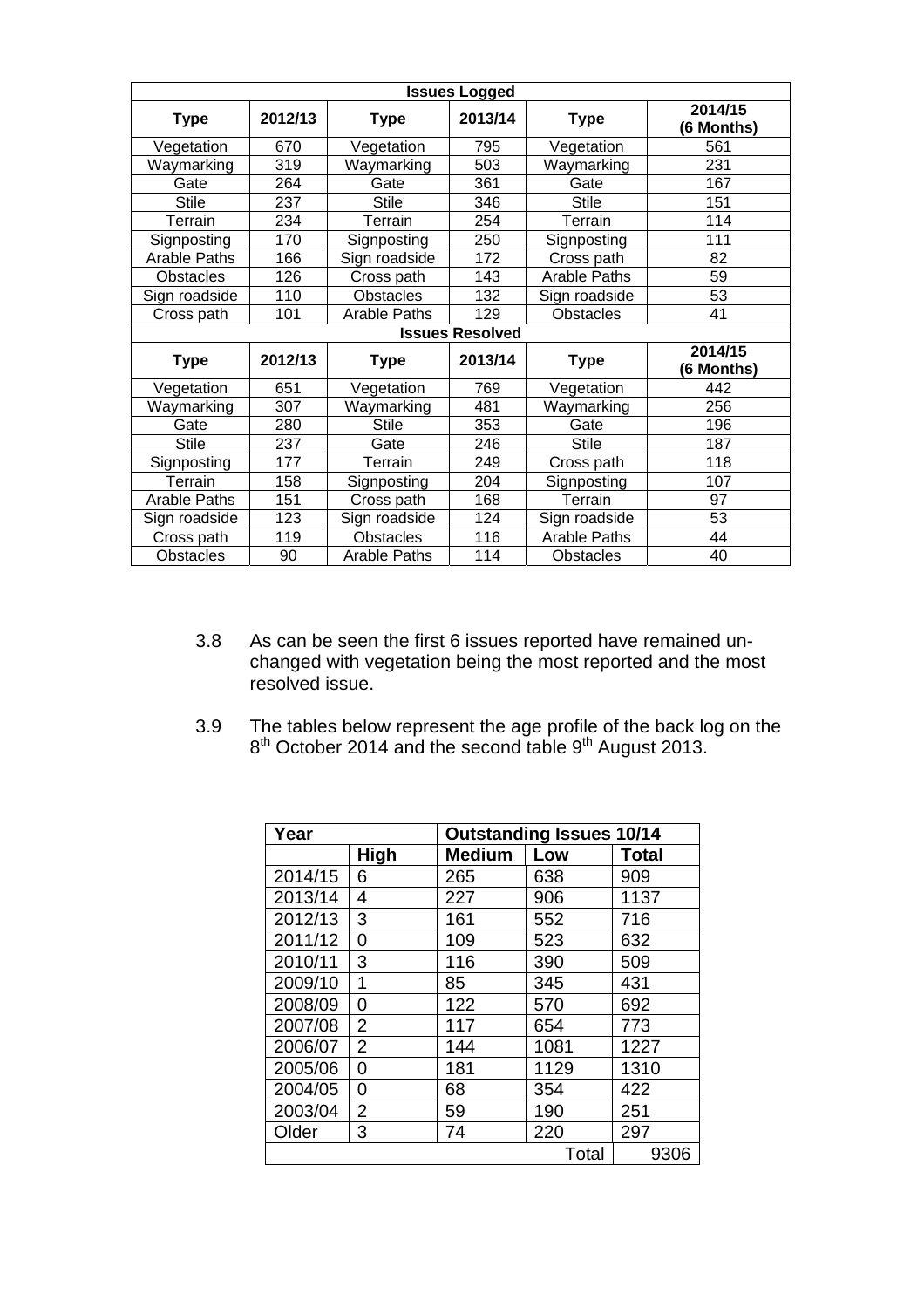| Year    |      | <b>Outstanding Issues 08/13</b> |       |              |  |  |
|---------|------|---------------------------------|-------|--------------|--|--|
|         | High | <b>Medium</b>                   | Low   | <b>Total</b> |  |  |
| 2013/14 | O    | 153                             | 487   | 640          |  |  |
| 2012/13 | 5    | 234                             | 793   | 1032         |  |  |
| 2011/12 | 0    | 163                             | 674   | 837          |  |  |
| 2010/11 | 4    | 141                             | 469   | 614          |  |  |
| 2009/10 | 1    | 114                             | 409   | 524          |  |  |
| 2008/09 | 0    | 153                             | 727   | 880          |  |  |
| 2007/08 | 1    | 130                             | 682   | 813          |  |  |
| 2006/07 | 2    | 169                             | 1236  | 1407         |  |  |
| 2005/06 | 1    | 201                             | 1250  | 1452         |  |  |
| 2004/05 | 1    | 77                              | 387   | 465          |  |  |
| 2003/04 | 2    | 65                              | 218   | 285          |  |  |
| Older   | 3    | 85                              | 244   | 332          |  |  |
|         |      |                                 | Total | 9281         |  |  |

### 4.0 BRIDGES

4.1 A total of 60 repairs took place; this represents an increase on the previous year of 32. These are shown in Appendix 1.

| Asset No.   |           | <b>District</b> | <b>Parish</b>     | <b>Grid Ref</b> |
|-------------|-----------|-----------------|-------------------|-----------------|
| 10.21/2986  | FP        | Hambleton       | <b>Burrill</b>    | 42400 4869      |
| 10.014/7029 | <b>BW</b> | Hambleton       | <b>Birkby</b>     | 42621 46241     |
| 10.133/364  | <b>FP</b> | Hambleton       | Snape             | 42855 48446     |
| 15.130/1045 | <b>FP</b> | Harrogate       | Thornthwaite with | 41789 45905     |
|             |           |                 | Padside           |                 |
| 15.63/337   | FP        | Harrogate       | Ilton-cum-Pott    | 41894 47921     |
| 15.16/271   | FP        | Harrogate       | <b>Brearton</b>   | 43213 46064     |
| 15.46/3553  | <b>FP</b> | Harrogate       | Goldsborough      | 43829 45805     |
| 15.118/7408 | <b>BR</b> | Harrogate       | Sicklinghall      | 43649 44606     |
| 20.37/1046  | FP        | Richmondshire   | Hudswell          | 41445 49955     |
| 25.49/4101  | FP        | Ryedale         | Hovingham         | 46765 47736     |
| 25.50/791   | FP        | Ryedale         | Howsham           | 47371 46128     |

4.2 The following bridges have been replaced in 2014/15

#### 5.0 PLOUGHING AND CROPPING

- 5.1 The process of bi annual surveys continued into its seventh year. Volunteers continue to undertake the initial survey with follow up by Rangers where failures are identified.
- 5.2 A number of routes were added to the programme and the breakdown by district follows: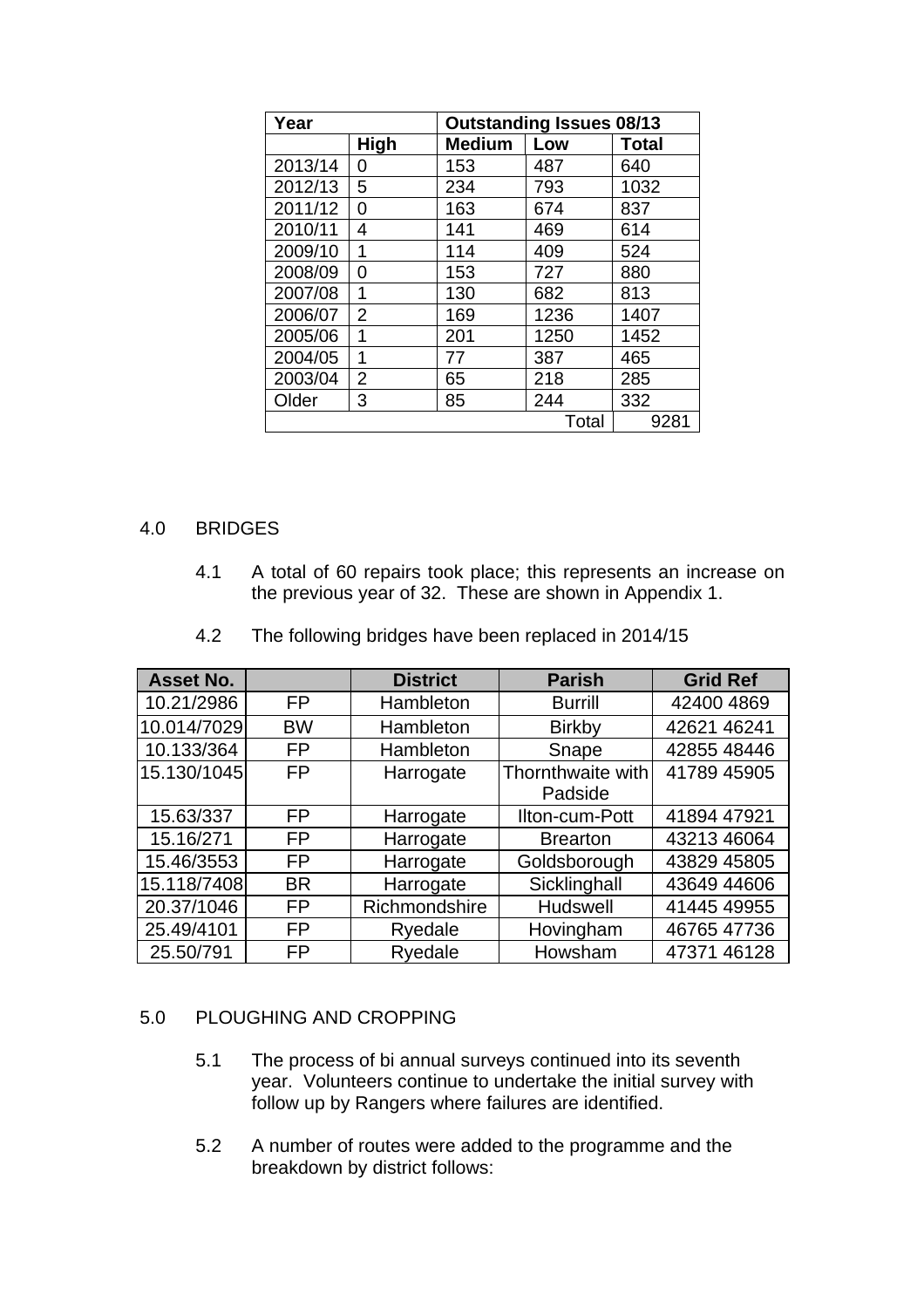| <b>District</b> | <b>Routes on</b><br>List | No.<br><b>Routes</b><br><b>Surveyed</b> | <b>Pass</b> | Fail     | <b>Pass Rate</b><br>(%) | <b>Comparison</b><br>with<br><b>Previous</b><br>Survey (%) |
|-----------------|--------------------------|-----------------------------------------|-------------|----------|-------------------------|------------------------------------------------------------|
| Craven          | 2                        | 2                                       | 2           | $\Omega$ | 100                     | 50                                                         |
| Harrogate       | 61                       | 29                                      | 15          | 14       | 52                      | 17                                                         |
| Hambleton       | 135                      | 54                                      | 18          | 36       | 33                      | 21                                                         |
| Selby           | 85                       | 19                                      | 6           | 13       | 32                      | $-8$                                                       |
| Richmond        | 25                       | 44                                      | 19          | 25       | 43                      | 17                                                         |
| Ryedale         | 75                       | 51                                      | 27          | 24       | 53                      | 31                                                         |
| Scarborough     | 6                        | 6                                       | 0           | 6        | 0                       | $\overline{0}$                                             |

5.3 Due to staff changes and illness the summer survey did not take place.

#### 6.0 PROJECTS

- 6.1 A number of significant projects were also completed during the year.
- 6.2 Working in partnership with Highways Asset management the rights of way team took the lead in carrying out clearance work with volunteers on a number of unclassified roads.
- 6.3 Working with volunteers the Ripon Rowel promoted route guide has been rewritten and has been re-launched.
- 6.4 The extension to the Nidderdale Greenway has been completed providing a traffic free cycling link from Ripley to the quite lane network and beyond. This work was undertaken in partnership with SUSTRANS and DFT.
- 6.5 A group of volunteers have been trained and have started to survey all of the bridge stock identified on CAMS.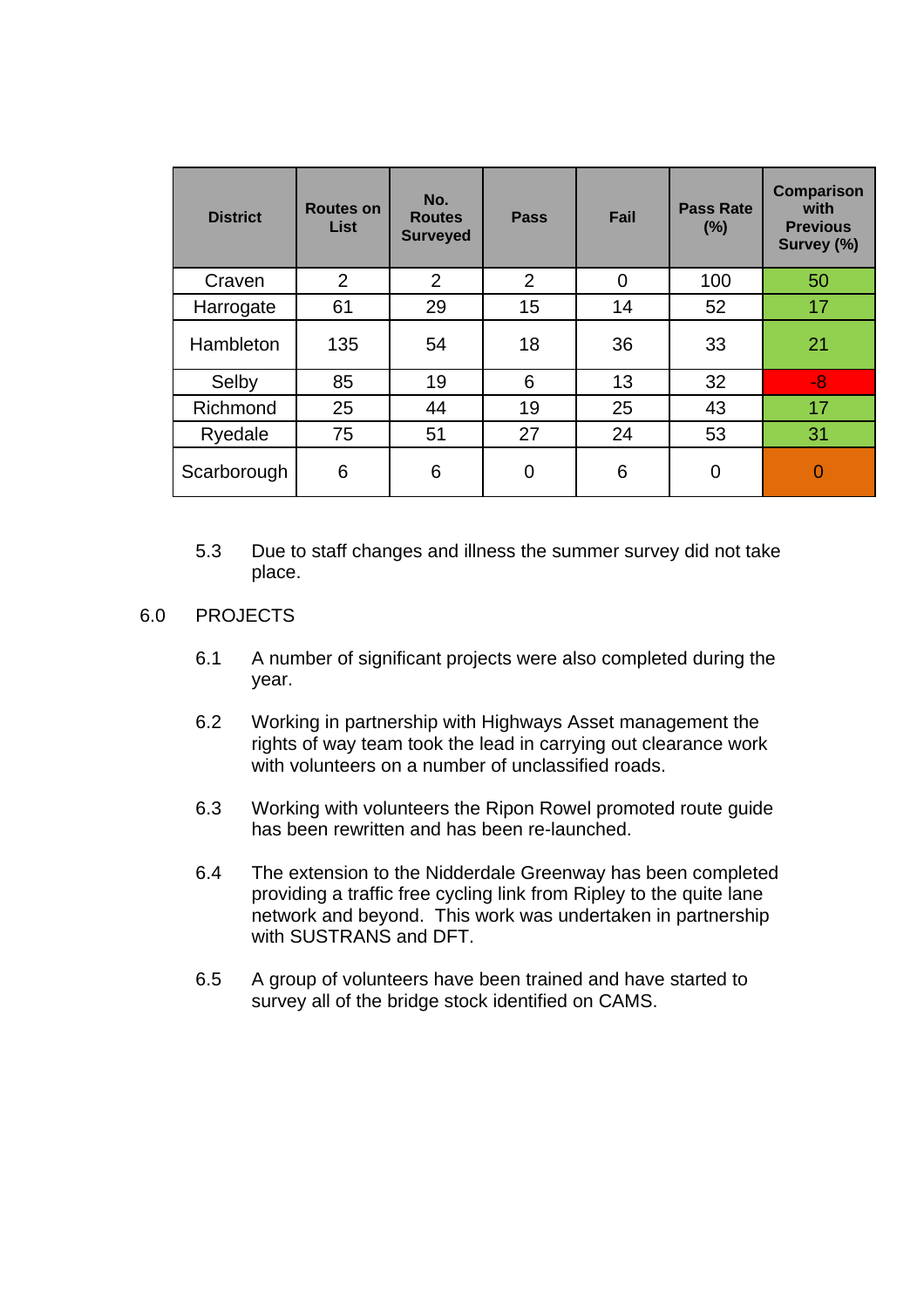### 7.0 NETWORK CONDITION

7.1 Each time a route is visited by a member of the team, and in future by volunteers, as part of maintaining the network, the condition is assessed against the BVPI 178 criteria and recorded allowing a rolling indication of condition to be produced.



### 8.0 CONCLUSIONS

- 8.1 This work contributes to the enjoyment of our network and the improvement is highlighted in the following power-point presentation.
- 8.2 It is recommended that members receive this report for information.

CONTACT OFFICER: Iain Burgess Senior Ranger 01609 532894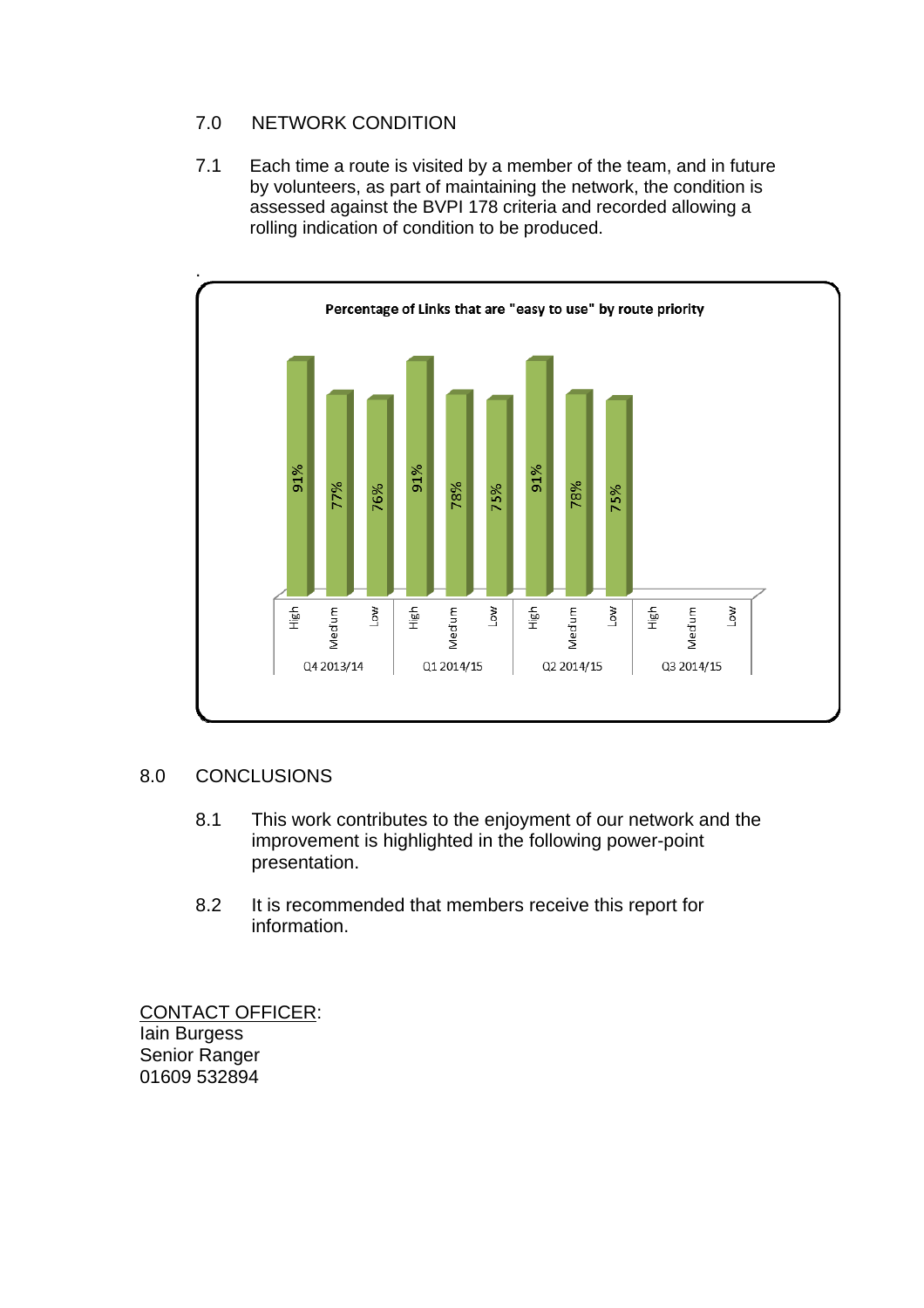|                         | <b>Report Creation Date</b><br>11/11/2014 |                                                                                                        |                  |                  | <b>North Yorkshire County Council</b> |                 |                   |
|-------------------------|-------------------------------------------|--------------------------------------------------------------------------------------------------------|------------------|------------------|---------------------------------------|-----------------|-------------------|
| 01609 780780            |                                           | Public Rights of Way, Waste & Countryside Service, County Hall Northallerton, North Yorkshire, DL7 8AH |                  |                  |                                       |                 |                   |
|                         |                                           |                                                                                                        |                  |                  | <b>Issue Inventory Report</b>         |                 |                   |
| <b>Admin Group:</b>     | <b>Craven</b>                             |                                                                                                        |                  |                  |                                       |                 |                   |
| <b>Admin Area:</b>      | <b>Cra - Burton-in-Lonsdale</b>           |                                                                                                        |                  |                  |                                       |                 |                   |
| <b>Issue Code</b>       | <b>Log Date</b>                           | <b>Type</b>                                                                                            | <b>Link Code</b> | <b>Link Type</b> | <b>Grid Reference</b>                 | <b>Priority</b> | <b>Status</b>     |
| 34200                   |                                           | 02/04/2008 Bridge/Replace                                                                              | 05.9/3379        | Furniture        | SD65437226                            | High            | Resolved          |
| 51188                   |                                           | 02/07/2013 Bridge/Repair                                                                               | 05.9/3379        | Furniture        | SD65447228                            | High            | Resolved          |
| <b>Admin Area Total</b> |                                           | $\overline{c}$                                                                                         |                  |                  |                                       |                 |                   |
| <b>Admin Area:</b>      | <b>Cra - Hellifield</b>                   |                                                                                                        |                  |                  |                                       |                 |                   |
| <b>Issue Code</b>       | <b>Log Date</b>                           | <b>Type</b>                                                                                            | <b>Link Code</b> | <b>Link Type</b> | <b>Grid Reference</b>                 | <b>Priority</b> | <b>Status</b>     |
| 43338                   | 14/02/2011                                | Bridge/Replace                                                                                         | 05.25/3290       | Furniture        | SD85285636                            | High            | Resolved          |
| <b>Admin Area Total</b> |                                           |                                                                                                        |                  |                  |                                       |                 |                   |
|                         | <b>Admin Area: Cra - Kildwick</b>         |                                                                                                        |                  |                  |                                       |                 |                   |
| <b>Issue Code</b>       | <b>Log Date</b>                           | <b>Type</b>                                                                                            | <b>Link Code</b> | <b>Link Type</b> | <b>Grid Reference</b>                 | <b>Priority</b> | <b>Status</b>     |
| 52466                   |                                           | 30/10/2013 Bridge Obstructed                                                                           | 05.27/5731       | Furniture        | SE02954569                            | Low             | Resolved          |
| <b>Admin Area Total</b> |                                           |                                                                                                        |                  |                  |                                       |                 |                   |
|                         | Admin Area: Cra - Sutton-in-Craven        |                                                                                                        |                  |                  |                                       |                 |                   |
| <b>Issue Code</b>       | <b>Log Date</b>                           | <b>Type</b>                                                                                            | <b>Link Code</b> | <b>Link Type</b> | <b>Grid Reference</b>                 | Priority        | <b>Status</b>     |
| 49392                   |                                           | 22/11/2012 Bridge Obstructed                                                                           | 05.39/3/2        | Path/Link        | SE00284449                            | Low             | Resolved          |
|                         |                                           |                                                                                                        |                  |                  |                                       |                 |                   |
|                         |                                           | Report generated from Countryside Access Management System (CAMS)                                      |                  |                  |                                       | Page 1 of 19    | exeGesIS SDM Ltd. |

APPENDIX 1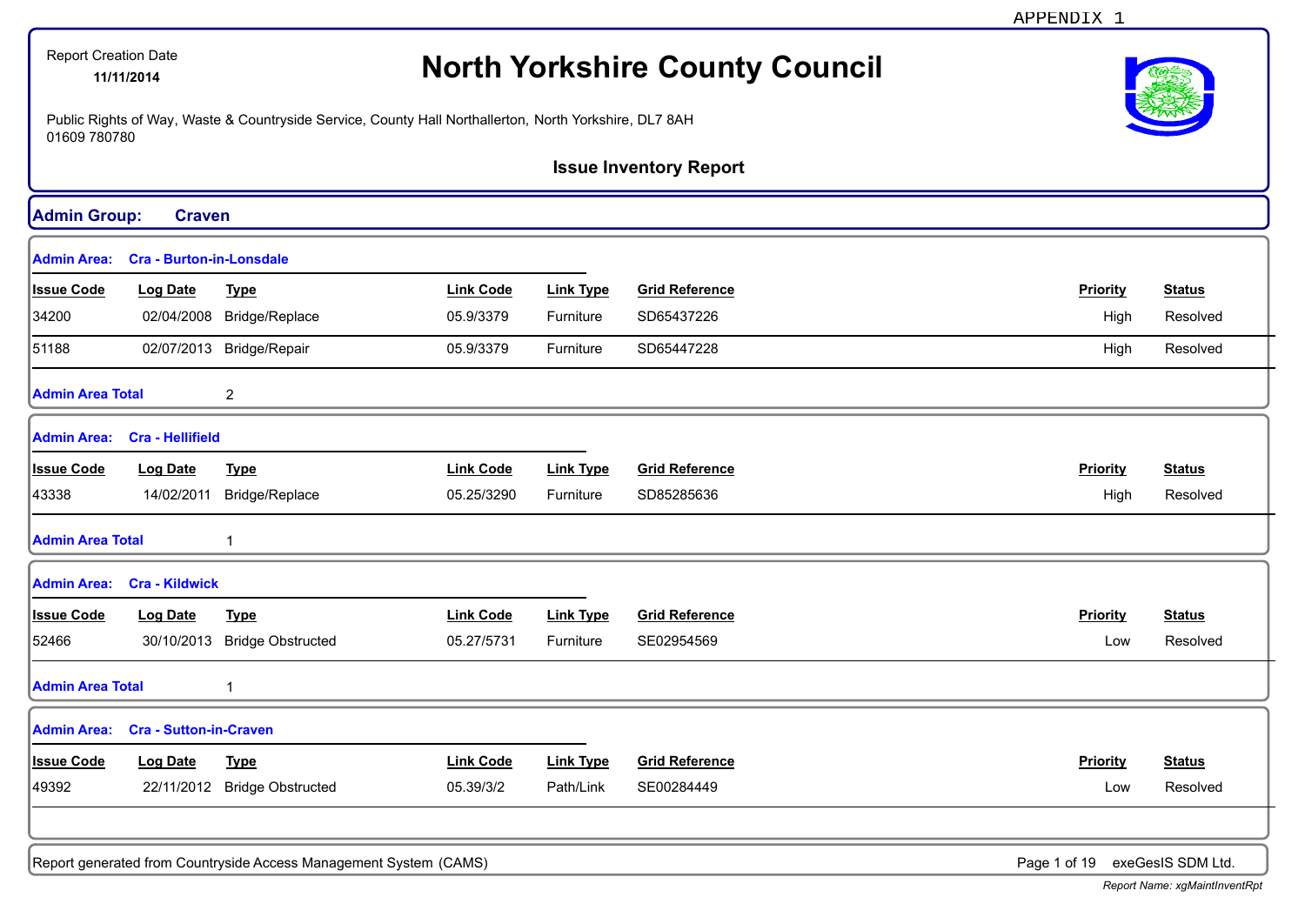| <b>Report Creation Date</b> | 11/11/2014                    |                                                                                                        |                  |                  | <b>North Yorkshire County Council</b> |                 |                   |
|-----------------------------|-------------------------------|--------------------------------------------------------------------------------------------------------|------------------|------------------|---------------------------------------|-----------------|-------------------|
| 01609 780780                |                               | Public Rights of Way, Waste & Countryside Service, County Hall Northallerton, North Yorkshire, DL7 8AH |                  |                  |                                       |                 |                   |
|                             |                               |                                                                                                        |                  |                  | <b>Issue Inventory Report</b>         |                 |                   |
| <b>Admin Area Total</b>     |                               |                                                                                                        |                  |                  |                                       |                 |                   |
| <b>Admin Group Total</b>    |                               | 5                                                                                                      |                  |                  |                                       |                 |                   |
| <b>Admin Group:</b>         | <b>Hambleton</b>              |                                                                                                        |                  |                  |                                       |                 |                   |
| <b>Admin Area:</b>          | <b>Ham - Ainderby Steeple</b> |                                                                                                        |                  |                  |                                       |                 |                   |
| <b>Issue Code</b>           | <b>Log Date</b>               | <b>Type</b>                                                                                            | <b>Link Code</b> | <b>Link Type</b> | <b>Grid Reference</b>                 | <b>Priority</b> | <b>Status</b>     |
| 52063                       | 02/10/2013                    | Bridge/Replace                                                                                         | 10.3/9/1         | Path/Link        | SE33219004                            | [N/A]           | Resolved          |
| <b>Admin Area Total</b>     |                               | 1                                                                                                      |                  |                  |                                       |                 |                   |
| <b>Admin Area:</b>          | <b>Ham - Borrowby</b>         |                                                                                                        |                  |                  |                                       |                 |                   |
| <b>Issue Code</b>           | <b>Log Date</b>               | <b>Type</b>                                                                                            | <b>Link Code</b> | <b>Link Type</b> | <b>Grid Reference</b>                 | Priority        | <b>Status</b>     |
| 50325                       | 02/05/2013                    | Bridge/Repair                                                                                          | 10.16/2799       | Furniture        |                                       | Medium          | Resolved          |
| <b>Admin Area Total</b>     |                               |                                                                                                        |                  |                  |                                       |                 |                   |
| <b>Admin Area:</b>          | <b>Ham - Crayke</b>           |                                                                                                        |                  |                  |                                       |                 |                   |
| <b>Issue Code</b>           | Log Date                      | <b>Type</b>                                                                                            | <b>Link Code</b> | <b>Link Type</b> | <b>Grid Reference</b>                 | Priority        | <b>Status</b>     |
| 50527                       | 22/05/2013                    | Bridge/Replace                                                                                         | 10.33/182        | Furniture        | SE56947201                            | Medium          | Resolved          |
| <b>Admin Area Total</b>     |                               | 1                                                                                                      |                  |                  |                                       |                 |                   |
| <b>Admin Area:</b>          | Ham - Easby                   |                                                                                                        |                  |                  |                                       |                 |                   |
| <b>Issue Code</b>           | Log Date                      | <b>Type</b>                                                                                            | <b>Link Code</b> | <b>Link Type</b> | <b>Grid Reference</b>                 | <b>Priority</b> | <b>Status</b>     |
|                             |                               | Report generated from Countryside Access Management System (CAMS)                                      |                  |                  |                                       | Page 2 of 19    | exeGesIS SDM Ltd. |

ר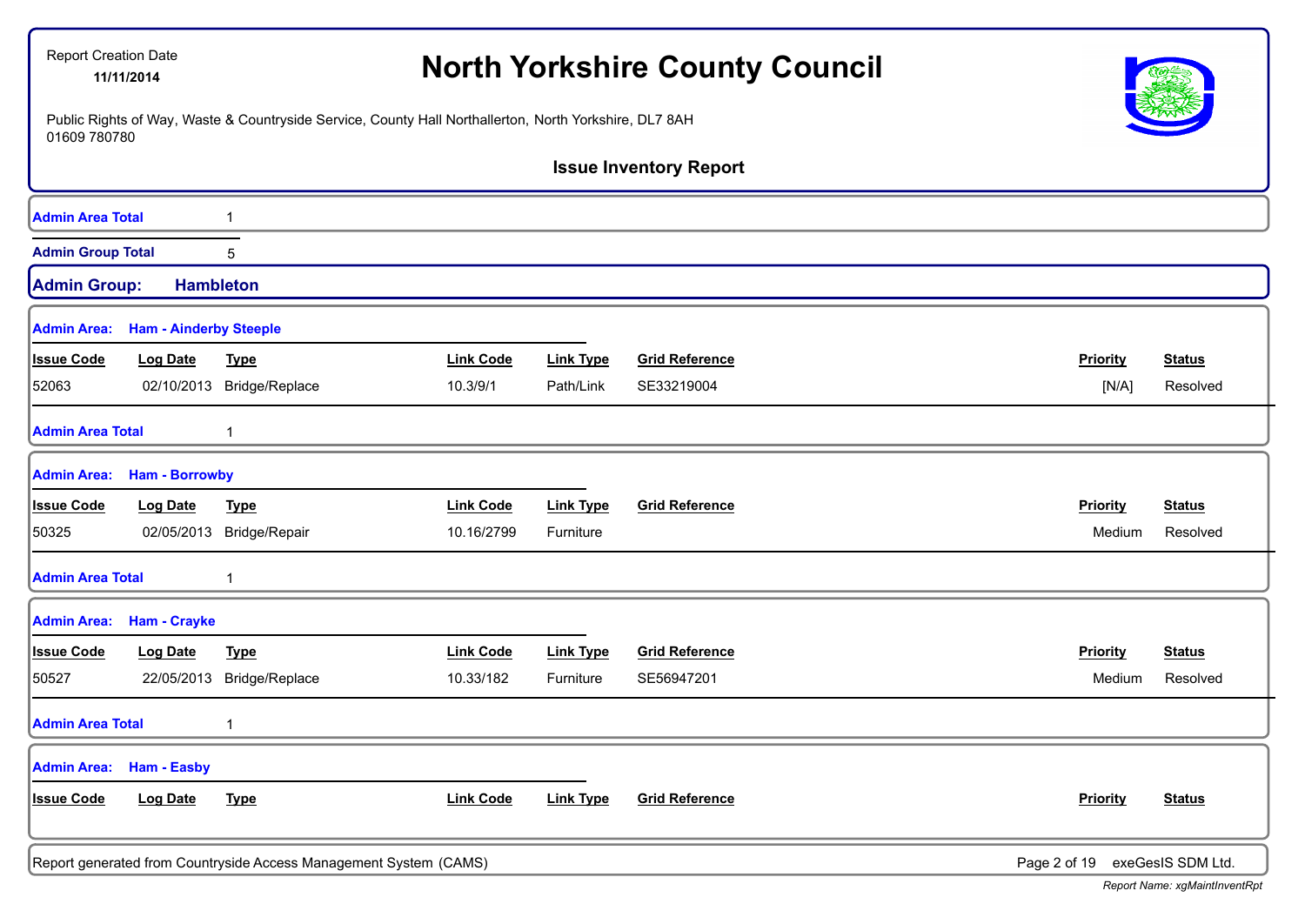| <b>Report Creation Date</b> | 11/11/2014                    |                                                                                                        |                  |                  | <b>North Yorkshire County Council</b> |          |               |
|-----------------------------|-------------------------------|--------------------------------------------------------------------------------------------------------|------------------|------------------|---------------------------------------|----------|---------------|
| 01609 780780                |                               | Public Rights of Way, Waste & Countryside Service, County Hall Northallerton, North Yorkshire, DL7 8AH |                  |                  |                                       |          |               |
|                             |                               |                                                                                                        |                  |                  | <b>Issue Inventory Report</b>         |          |               |
| 47616                       |                               | 15/05/2012 Bridge/Repair                                                                               | 10.39/2/2        | Path/Link        | NZ57400952                            | Medium   | Resolved      |
| <b>Admin Area Total</b>     |                               | $\mathbf 1$                                                                                            |                  |                  |                                       |          |               |
| <b>Admin Area:</b>          | <b>Ham - Easingwold</b>       |                                                                                                        |                  |                  |                                       |          |               |
| <b>Issue Code</b>           | <b>Log Date</b>               | <b>Type</b>                                                                                            | <b>Link Code</b> | <b>Link Type</b> | <b>Grid Reference</b>                 | Priority | <b>Status</b> |
| 50041                       | 20/03/2013                    | Bridge/Repair                                                                                          | 10.40/5076       | Furniture        | SE53726908                            | Medium   | Resolved      |
| 51721                       |                               | 04/09/2013 Bridge/Repair                                                                               | 10.40/5076       | Furniture        | SE53736906                            | Medium   | Resolved      |
| <b>Admin Area Total</b>     |                               | $\overline{\mathbf{c}}$                                                                                |                  |                  |                                       |          |               |
|                             |                               | Admin Area: Ham - Exelby, Leeming and Newton                                                           |                  |                  |                                       |          |               |
| <b>Issue Code</b>           | <b>Log Date</b>               | <b>Type</b>                                                                                            | <b>Link Code</b> | <b>Link Type</b> | <b>Grid Reference</b>                 | Priority | <b>Status</b> |
| 48578                       |                               | 13/08/2012 Bridge/Repair                                                                               | 10.47/7864       | Furniture        | SE28768925                            | Medium   | Resolved      |
| <b>Admin Area Total</b>     |                               | $\mathbf{1}$                                                                                           |                  |                  |                                       |          |               |
| <b>Admin Area:</b>          | <b>Ham - Ingleby Greenhow</b> |                                                                                                        |                  |                  |                                       |          |               |
| <b>Issue Code</b>           | <b>Log Date</b>               | <b>Type</b>                                                                                            | <b>Link Code</b> | <b>Link Type</b> | <b>Grid Reference</b>                 | Priority | <b>Status</b> |
| 38358                       | 04/06/2009                    | Bridge/Replace                                                                                         | 10.75/3/1        | Path/Link        | NZ57310724                            | Medium   | Resolved      |
| 38361                       | 04/06/2009                    | Bridge/Replace                                                                                         | 10.75/3/1        | Path/Link        | NZ57230730                            | Medium   | Resolved      |
| 42852                       |                               | 09/12/2010 Bridge/Repair                                                                               | 10.75/3872       | Furniture        | NZ58360714                            | Low      | Resolved      |
| <b>Admin Area Total</b>     |                               | 3                                                                                                      |                  |                  |                                       |          |               |

Report generated from Countryside Access Management System (CAMS) **Page 3 of 19** exeGesIS SDM Ltd.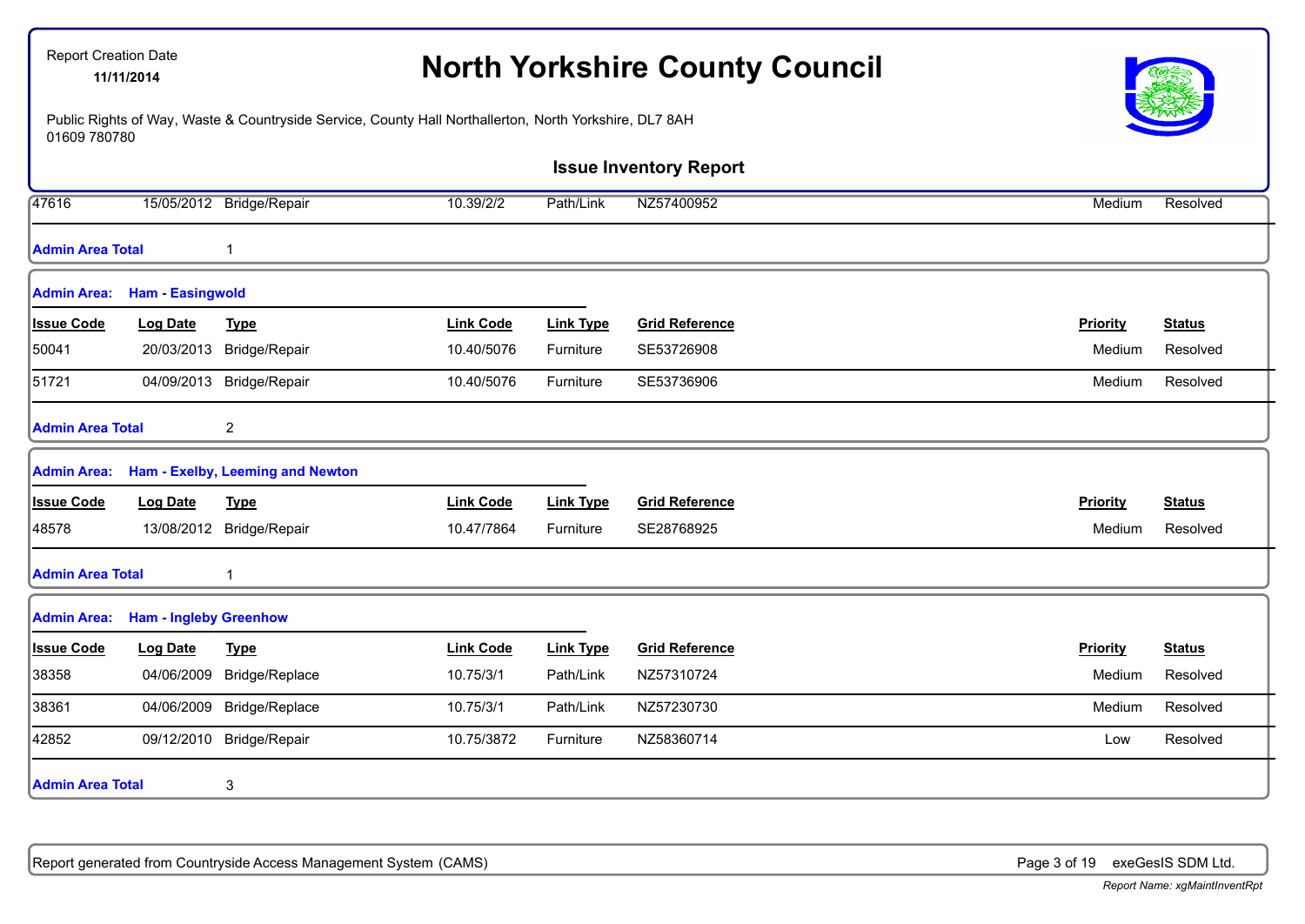| <b>Report Creation Date</b><br>11/11/2014 |                |                                                                                                                                                                                                                  |                  |                       |                                                                                                                                                                                  |               |
|-------------------------------------------|----------------|------------------------------------------------------------------------------------------------------------------------------------------------------------------------------------------------------------------|------------------|-----------------------|----------------------------------------------------------------------------------------------------------------------------------------------------------------------------------|---------------|
| 01609 780780                              |                |                                                                                                                                                                                                                  |                  |                       |                                                                                                                                                                                  |               |
|                                           |                |                                                                                                                                                                                                                  |                  |                       |                                                                                                                                                                                  |               |
|                                           |                |                                                                                                                                                                                                                  |                  |                       |                                                                                                                                                                                  |               |
| <b>Log Date</b>                           | <b>Type</b>    | <b>Link Code</b>                                                                                                                                                                                                 | <b>Link Type</b> | <b>Grid Reference</b> | <b>Priority</b>                                                                                                                                                                  | <b>Status</b> |
|                                           |                | 10.82/2966                                                                                                                                                                                                       | Furniture        | SE35858554            | High                                                                                                                                                                             | Resolved      |
| <b>Admin Area Total</b>                   | 1              |                                                                                                                                                                                                                  |                  |                       |                                                                                                                                                                                  |               |
|                                           |                |                                                                                                                                                                                                                  |                  |                       |                                                                                                                                                                                  |               |
| <b>Log Date</b>                           | <b>Type</b>    | <b>Link Code</b>                                                                                                                                                                                                 | <b>Link Type</b> | <b>Grid Reference</b> | Priority                                                                                                                                                                         | <b>Status</b> |
|                                           |                | 10.92/4509                                                                                                                                                                                                       | Furniture        | NZ56971013            | Medium                                                                                                                                                                           | Resolved      |
| <b>Admin Area Total</b>                   |                |                                                                                                                                                                                                                  |                  |                       |                                                                                                                                                                                  |               |
|                                           |                |                                                                                                                                                                                                                  |                  |                       |                                                                                                                                                                                  |               |
| <b>Log Date</b>                           | <b>Type</b>    | <b>Link Code</b>                                                                                                                                                                                                 | <b>Link Type</b> | <b>Grid Reference</b> | Priority                                                                                                                                                                         | <b>Status</b> |
|                                           |                | 10.100/2633                                                                                                                                                                                                      | Furniture        | SE32988922            | Medium                                                                                                                                                                           | Resolved      |
| <b>Admin Area Total</b>                   | 1              |                                                                                                                                                                                                                  |                  |                       |                                                                                                                                                                                  |               |
|                                           |                |                                                                                                                                                                                                                  |                  |                       |                                                                                                                                                                                  |               |
| <b>Log Date</b>                           | <b>Type</b>    | <b>Link Code</b>                                                                                                                                                                                                 | <b>Link Type</b> | <b>Grid Reference</b> | Priority                                                                                                                                                                         | <b>Status</b> |
| 12/09/2008                                | Bridge/Replace | 10.102/7952                                                                                                                                                                                                      | Furniture        | SE45179130            | Medium                                                                                                                                                                           | Resolved      |
| <b>Admin Area Total</b>                   | 1              |                                                                                                                                                                                                                  |                  |                       |                                                                                                                                                                                  |               |
|                                           |                | <b>Ham - Kirby Wiske</b><br>18/09/2013 Bridge Obstructed<br><b>Ham - Little Ayton</b><br>28/08/2013 Bridge/Repair<br><b>Ham - Morton on Swale</b><br>10/04/2013 Bridge/Repair<br>Admin Area: Ham - Nether Silton |                  |                       | <b>North Yorkshire County Council</b><br>Public Rights of Way, Waste & Countryside Service, County Hall Northallerton, North Yorkshire, DL7 8AH<br><b>Issue Inventory Report</b> |               |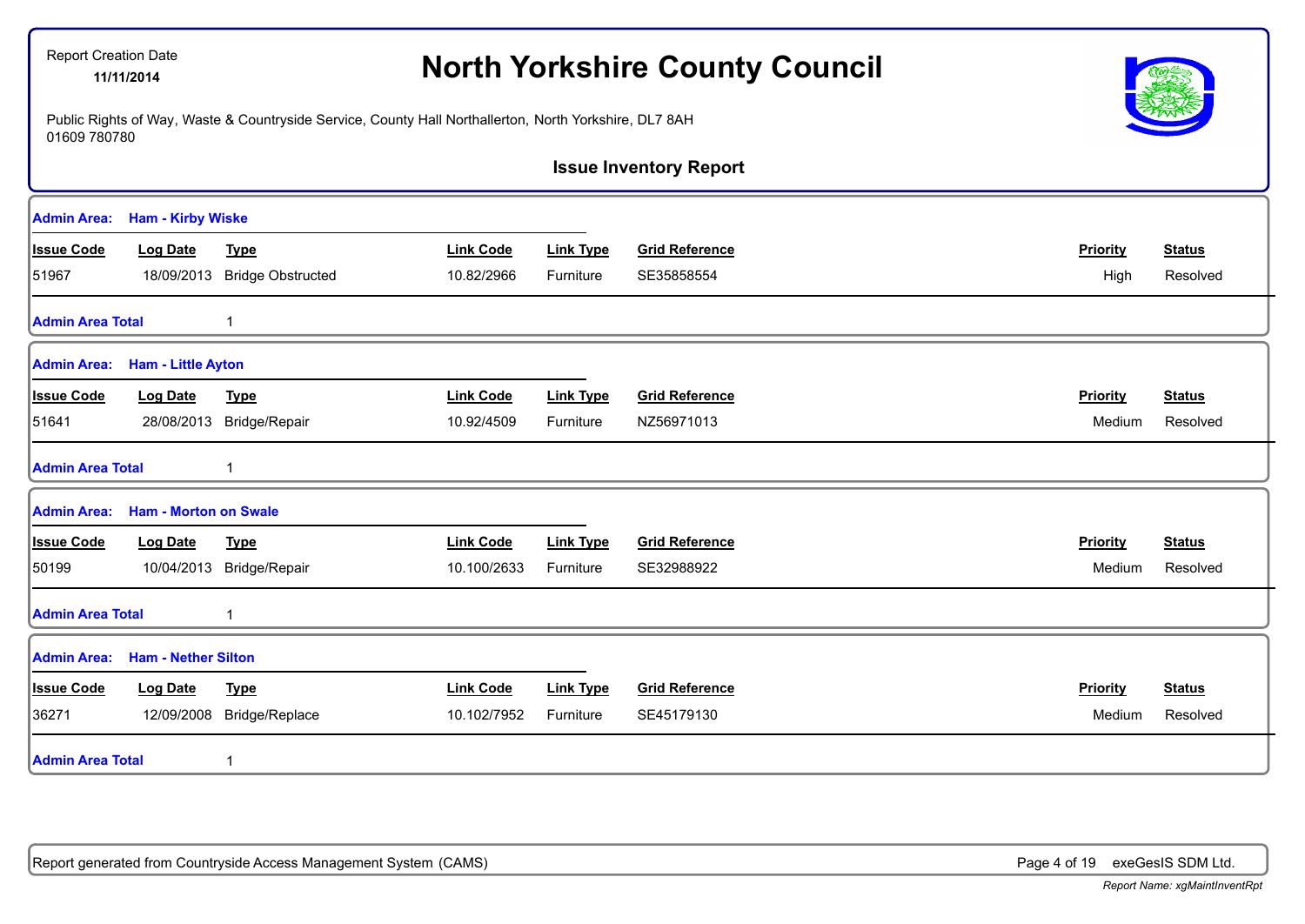# **North Yorkshire County Council** 11/11/2014

Public Rights of Way, Waste & Countryside Service, County Hall Northallerton, North Yorkshire, DL7 8AH 01609 780780



**Issue Inventory Report**

| Admin Area:             | <b>Ham - Northallerton</b> |                          |                  |                  |                       |                 |               |
|-------------------------|----------------------------|--------------------------|------------------|------------------|-----------------------|-----------------|---------------|
| <b>Issue Code</b>       | <b>Log Date</b>            | <b>Type</b>              | <b>Link Code</b> | <b>Link Type</b> | <b>Grid Reference</b> | Priority        | <b>Status</b> |
| 50676                   |                            | 10/06/2013 Bridge/Repair | 10.110/7773      | Furniture        | SE39129344            | High            | Resolved      |
| 50865                   |                            | 26/06/2013 Bridge/Repair | 10.110/6277      | Furniture        | SE36469420            | High            | Resolved      |
| <b>Admin Area Total</b> |                            | $\overline{2}$           |                  |                  |                       |                 |               |
| Admin Area:             | <b>Ham - Potto</b>         |                          |                  |                  |                       |                 |               |
| <b>Issue Code</b>       | <b>Log Date</b>            | <b>Type</b>              | <b>Link Code</b> | <b>Link Type</b> | <b>Grid Reference</b> | Priority        | <b>Status</b> |
| 21861                   | 31/01/2006                 | Bridge/Repair            | 10.118/4189      | Furniture        | NZ47510534            | High            | Resolved      |
| <b>Admin Area Total</b> |                            |                          |                  |                  |                       |                 |               |
| <b>Admin Area:</b>      | <b>Ham - Rand Grange</b>   |                          |                  |                  |                       |                 |               |
| <b>Issue Code</b>       | <b>Log Date</b>            | <b>Type</b>              | <b>Link Code</b> | <b>Link Type</b> | <b>Grid Reference</b> | Priority        | <b>Status</b> |
| 01223                   | 10/12/1999                 | Bridge/Repair            | 10.119/2979      | Furniture        | SE25598951            | Medium          | Resolved      |
| <b>Admin Area Total</b> |                            |                          |                  |                  |                       |                 |               |
| Admin Area:             | <b>Ham - Seamer</b>        |                          |                  |                  |                       |                 |               |
| <b>Issue Code</b>       | <b>Log Date</b>            | <b>Type</b>              | <b>Link Code</b> | <b>Link Type</b> | <b>Grid Reference</b> | <b>Priority</b> | <b>Status</b> |
| 46759                   | 03/02/2012                 | Bridge/Repair            | 10.126/6757      | Furniture        | NZ51630934            | Medium          | Resolved      |
| <b>Admin Area Total</b> |                            |                          |                  |                  |                       |                 |               |

Report generated from Countryside Access Management System (CAMS) **Page 5 of 19** exeGesIS SDM Ltd.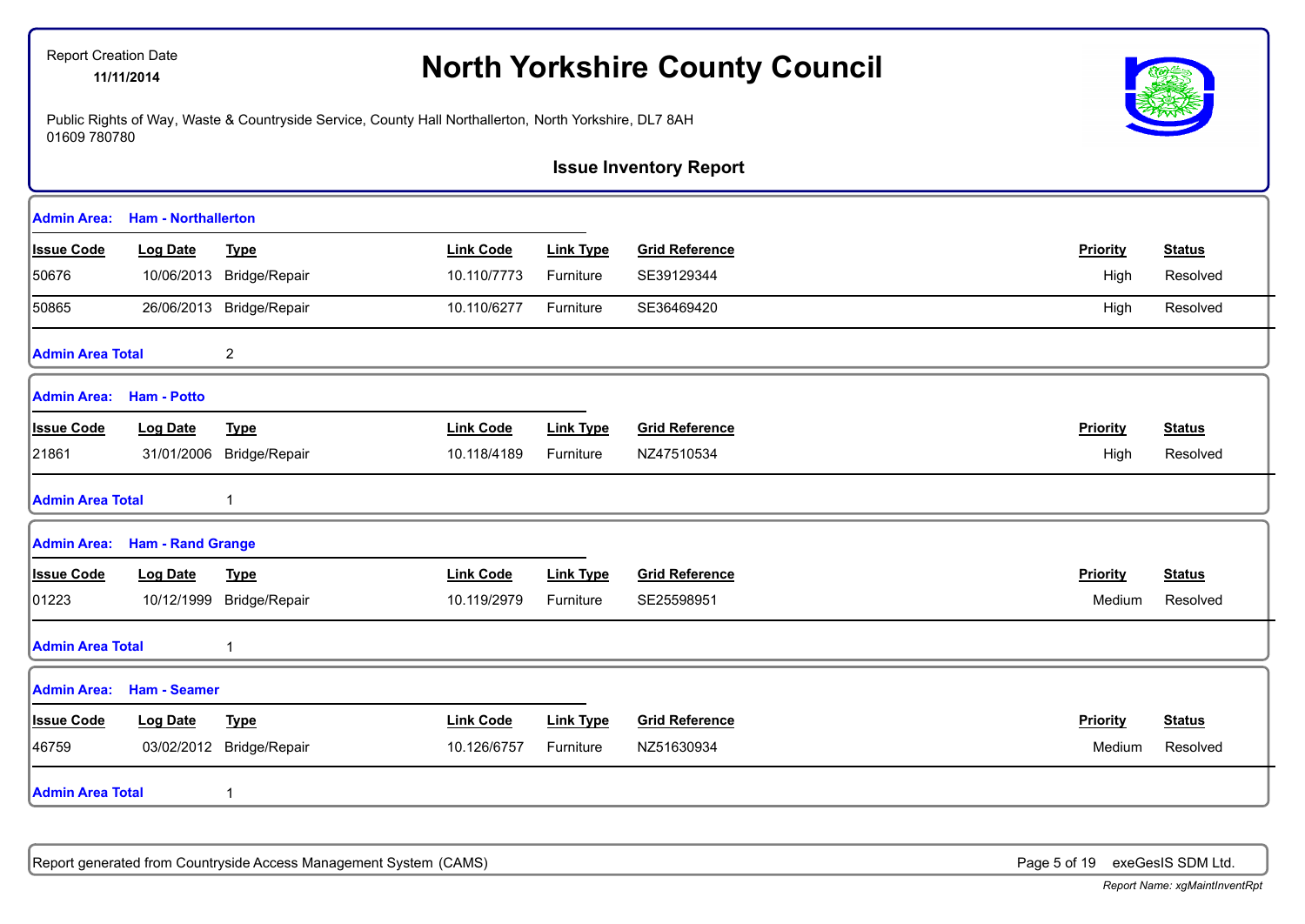| <b>Report Creation Date</b>      | 11/11/2014                    |                                                                                                        |                  |                  | <b>North Yorkshire County Council</b> |                 |               |
|----------------------------------|-------------------------------|--------------------------------------------------------------------------------------------------------|------------------|------------------|---------------------------------------|-----------------|---------------|
| 01609 780780                     |                               | Public Rights of Way, Waste & Countryside Service, County Hall Northallerton, North Yorkshire, DL7 8AH |                  |                  |                                       |                 |               |
|                                  |                               |                                                                                                        |                  |                  | <b>Issue Inventory Report</b>         |                 |               |
| <b>Admin Area:</b>               | <b>Ham - South Kilvington</b> |                                                                                                        |                  |                  |                                       |                 |               |
| <b>Issue Code</b>                | <b>Log Date</b>               | <b>Type</b>                                                                                            | <b>Link Code</b> | <b>Link Type</b> | <b>Grid Reference</b>                 | <b>Priority</b> | <b>Status</b> |
| 51827                            | 09/09/2013                    | Bridge/Repair                                                                                          | 10.135/7277      | Furniture        | SE42448415                            | High            | Resolved      |
| <b>Admin Area Total</b>          |                               | $\mathbf{1}$                                                                                           |                  |                  |                                       |                 |               |
| <b>Admin Area: Ham - Sowerby</b> |                               |                                                                                                        |                  |                  |                                       |                 |               |
| <b>Issue Code</b>                | <b>Log Date</b>               | <b>Type</b>                                                                                            | <b>Link Code</b> | <b>Link Type</b> | <b>Grid Reference</b>                 | <b>Priority</b> | <b>Status</b> |
| 52657                            | 22/11/2013                    | Bridge/Repair                                                                                          | 10.137/7197      | Furniture        | SE43338159                            | High            | Resolved      |
| <b>Admin Area Total</b>          |                               | 1                                                                                                      |                  |                  |                                       |                 |               |
| Admin Area: Ham - Stillington    |                               |                                                                                                        |                  |                  |                                       |                 |               |
| <b>Issue Code</b>                | <b>Log Date</b>               | <b>Type</b>                                                                                            | <b>Link Code</b> | <b>Link Type</b> | <b>Grid Reference</b>                 | Priority        | <b>Status</b> |
| 53447                            | 20/02/2014                    | Bridge/Repair                                                                                          | 10.139/657       | Furniture        | SE58716877                            | Medium          | Resolved      |
| <b>Admin Area Total</b>          |                               | 1                                                                                                      |                  |                  |                                       |                 |               |
|                                  |                               | Admin Area: Ham - Sutton under Whitestonecliffe                                                        |                  |                  |                                       |                 |               |
| <b>Issue Code</b>                | <b>Log Date</b>               | <b>Type</b>                                                                                            | <b>Link Code</b> | <b>Link Type</b> | <b>Grid Reference</b>                 | <b>Priority</b> | <b>Status</b> |
| 49148                            |                               | 19/10/2012 Bridge/Repair                                                                               | 10.142/8078      | Furniture        | SE48768283                            | Medium          | Resolved      |
| <b>Admin Area Total</b>          |                               | $\mathbf{1}$                                                                                           |                  |                  |                                       |                 |               |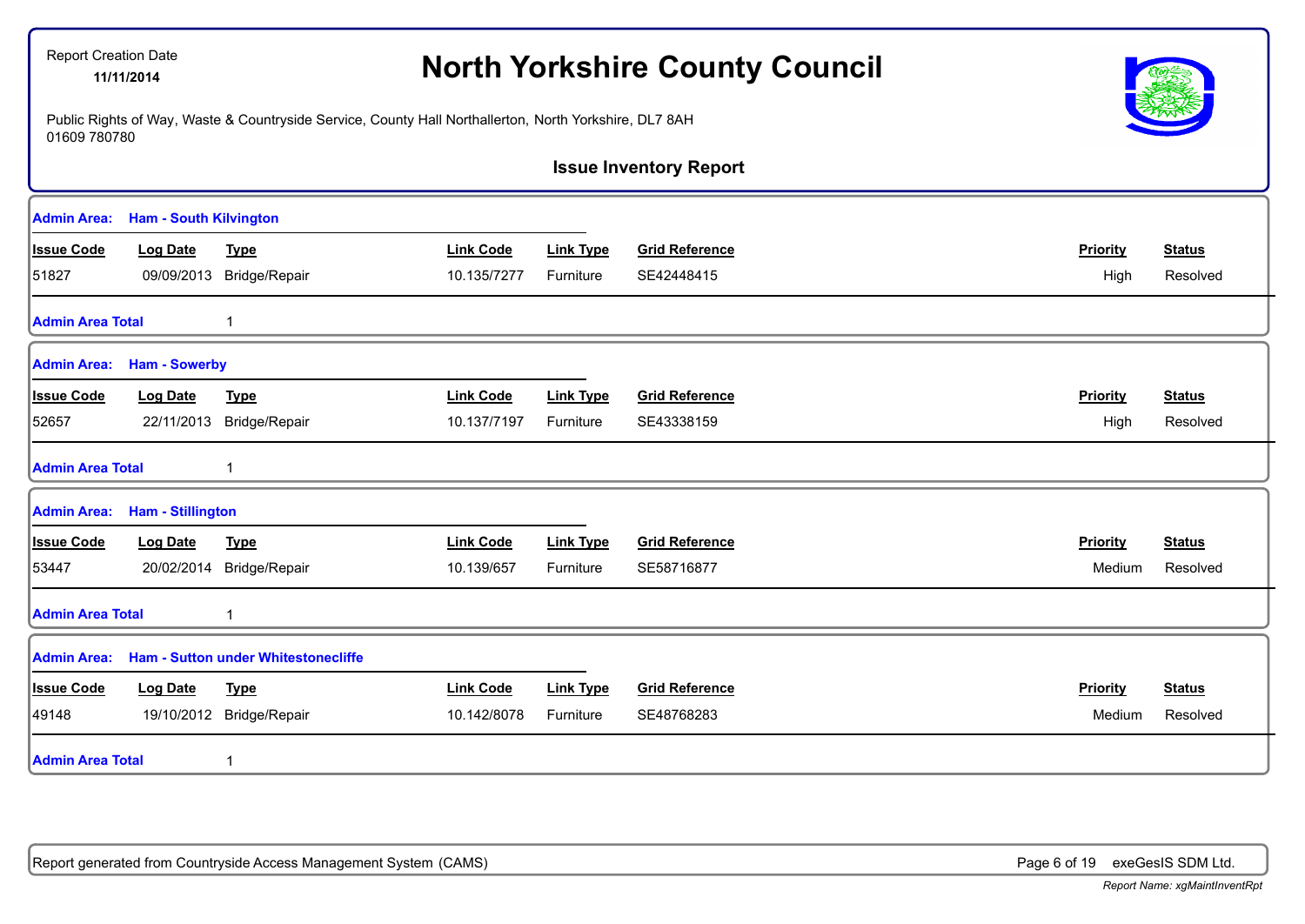|                         | <b>Report Creation Date</b><br>11/11/2014 |                                         |                                                                                                        | <b>North Yorkshire County Council</b> |                               |                 |               |
|-------------------------|-------------------------------------------|-----------------------------------------|--------------------------------------------------------------------------------------------------------|---------------------------------------|-------------------------------|-----------------|---------------|
| 01609 780780            |                                           |                                         | Public Rights of Way, Waste & Countryside Service, County Hall Northallerton, North Yorkshire, DL7 8AH |                                       |                               |                 |               |
|                         |                                           |                                         |                                                                                                        |                                       | <b>Issue Inventory Report</b> |                 |               |
|                         | <b>Admin Area:</b> Ham - Thimbleby        |                                         |                                                                                                        |                                       |                               |                 |               |
| <b>Issue Code</b>       | <b>Log Date</b>                           | <b>Type</b>                             | <b>Link Code</b>                                                                                       | <b>Link Type</b>                      | <b>Grid Reference</b>         | <b>Priority</b> | <b>Status</b> |
| 52161                   |                                           | 09/10/2013 Bridge/Repair                | 10.146/6147                                                                                            | Furniture                             | SE41629602                    | Low             | Resolved      |
| <b>Admin Area Total</b> |                                           | 1                                       |                                                                                                        |                                       |                               |                 |               |
| <b>Admin Area:</b>      |                                           | Ham - Thirkleby High & Low with Osgodby |                                                                                                        |                                       |                               |                 |               |
| <b>Issue Code</b>       | <b>Log Date</b>                           | <b>Type</b>                             | <b>Link Code</b>                                                                                       | <b>Link Type</b>                      | <b>Grid Reference</b>         | Priority        | <b>Status</b> |
| 50525                   | 22/05/2013                                | Bridge/Repair                           | 10.147/6/1                                                                                             | Path/Link                             | SE47457875                    | High            | Resolved      |
| <b>Admin Area Total</b> |                                           | 1                                       |                                                                                                        |                                       |                               |                 |               |
|                         | <b>Admin Area:</b> Ham - Thirsk           |                                         |                                                                                                        |                                       |                               |                 |               |
| <b>Issue Code</b>       | <b>Log Date</b>                           | <b>Type</b>                             | <b>Link Code</b>                                                                                       | <b>Link Type</b>                      | <b>Grid Reference</b>         | Priority        | <b>Status</b> |
| 47964                   |                                           | 19/06/2012 Bridge/Repair                | 10.150/7695                                                                                            | Furniture                             | SE42938237                    | High            | Resolved      |
| 51830                   |                                           | 09/09/2013 Bridge/Repair                | 10.150/567                                                                                             | Furniture                             | SE42378425                    | High            | Resolved      |
| <b>Admin Area Total</b> |                                           | $\overline{c}$                          |                                                                                                        |                                       |                               |                 |               |
| <b>Admin Area:</b>      | <b>Ham - Tollerton</b>                    |                                         |                                                                                                        |                                       |                               |                 |               |
| <b>Issue Code</b>       | <b>Log Date</b>                           | <b>Type</b>                             | <b>Link Code</b>                                                                                       | <b>Link Type</b>                      | <b>Grid Reference</b>         | Priority        | <b>Status</b> |
| 51934                   | 20/09/2013                                | Bridge/Repair                           | 10.160/764                                                                                             | Furniture                             | SE50606397                    | Medium          | Resolved      |
| <b>Admin Area Total</b> |                                           | $\mathbf{1}$                            |                                                                                                        |                                       |                               |                 |               |

Report generated from Countryside Access Management System (CAMS) **Page 7 of 19** exeGesIS SDM Ltd.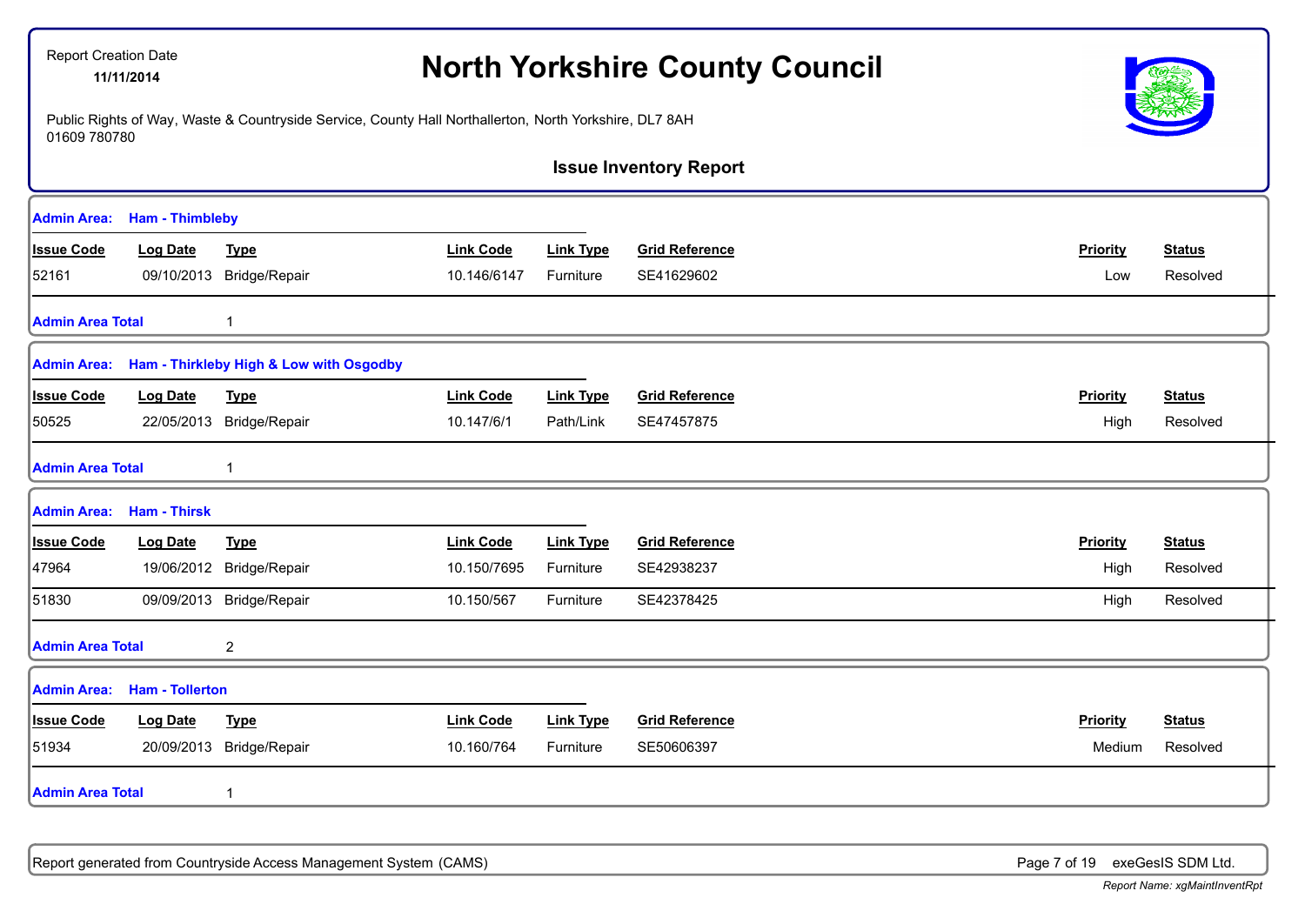| <b>Report Creation Date</b> | 11/11/2014                       | <b>North Yorkshire County Council</b>                             |                                                                                                        |                  |                               |                 |                   |
|-----------------------------|----------------------------------|-------------------------------------------------------------------|--------------------------------------------------------------------------------------------------------|------------------|-------------------------------|-----------------|-------------------|
| 01609 780780                |                                  |                                                                   | Public Rights of Way, Waste & Countryside Service, County Hall Northallerton, North Yorkshire, DL7 8AH |                  |                               |                 |                   |
|                             |                                  |                                                                   |                                                                                                        |                  | <b>Issue Inventory Report</b> |                 |                   |
| <b>Admin Area:</b>          | <b>Ham - Warlaby</b>             |                                                                   |                                                                                                        |                  |                               |                 |                   |
| <b>Issue Code</b>           | <b>Log Date</b>                  | <b>Type</b>                                                       | <b>Link Code</b>                                                                                       | <b>Link Type</b> | <b>Grid Reference</b>         | <b>Priority</b> | <b>Status</b>     |
| 38364                       | 04/06/2009                       | Bridge/Replace                                                    | 10.163/2627                                                                                            | Furniture        | SE33248946                    | Medium          | Resolved          |
| <b>Admin Area Total</b>     |                                  | 1                                                                 |                                                                                                        |                  |                               |                 |                   |
|                             | Admin Area: Ham - West Harlsey   |                                                                   |                                                                                                        |                  |                               |                 |                   |
| <b>Issue Code</b>           | <b>Log Date</b>                  | <b>Type</b>                                                       | <b>Link Code</b>                                                                                       | <b>Link Type</b> | <b>Grid Reference</b>         | Priority        | <b>Status</b>     |
| 53514                       | 27/02/2014                       | Bridge/Repair                                                     | 10.166/6686                                                                                            | Furniture        | SE40139754                    | Medium          | Resolved          |
| <b>Admin Area Total</b>     |                                  |                                                                   |                                                                                                        |                  |                               |                 |                   |
| Admin Area:                 | <b>Ham - Youlton</b>             |                                                                   |                                                                                                        |                  |                               |                 |                   |
| <b>Issue Code</b>           | <b>Log Date</b>                  | <b>Type</b>                                                       | <b>Link Code</b>                                                                                       | <b>Link Type</b> | <b>Grid Reference</b>         | Priority        | <b>Status</b>     |
| 50842                       | 24/06/2013                       | Bridge/Replace                                                    | 10.176/812                                                                                             | Furniture        | SE49696370                    | Medium          | Resolved          |
| <b>Admin Area Total</b>     |                                  | 1                                                                 |                                                                                                        |                  |                               |                 |                   |
| <b>Admin Group Total</b>    |                                  | 31                                                                |                                                                                                        |                  |                               |                 |                   |
| <b>Admin Group:</b>         | <b>Harrogate</b>                 |                                                                   |                                                                                                        |                  |                               |                 |                   |
|                             | <b>Admin Area: Har - Askwith</b> |                                                                   |                                                                                                        |                  |                               |                 |                   |
| <b>Issue Code</b>           | <b>Log Date</b>                  | <b>Type</b>                                                       | <b>Link Code</b>                                                                                       | <b>Link Type</b> | <b>Grid Reference</b>         | <b>Priority</b> | <b>Status</b>     |
| 36461                       | 07/10/2008                       | Bridge/Repair                                                     | 15.6/5130                                                                                              | Furniture        | SE17125209                    | Medium          | Resolved          |
|                             |                                  | Report generated from Countryside Access Management System (CAMS) |                                                                                                        |                  |                               | Page 8 of 19    | exeGesIS SDM Ltd. |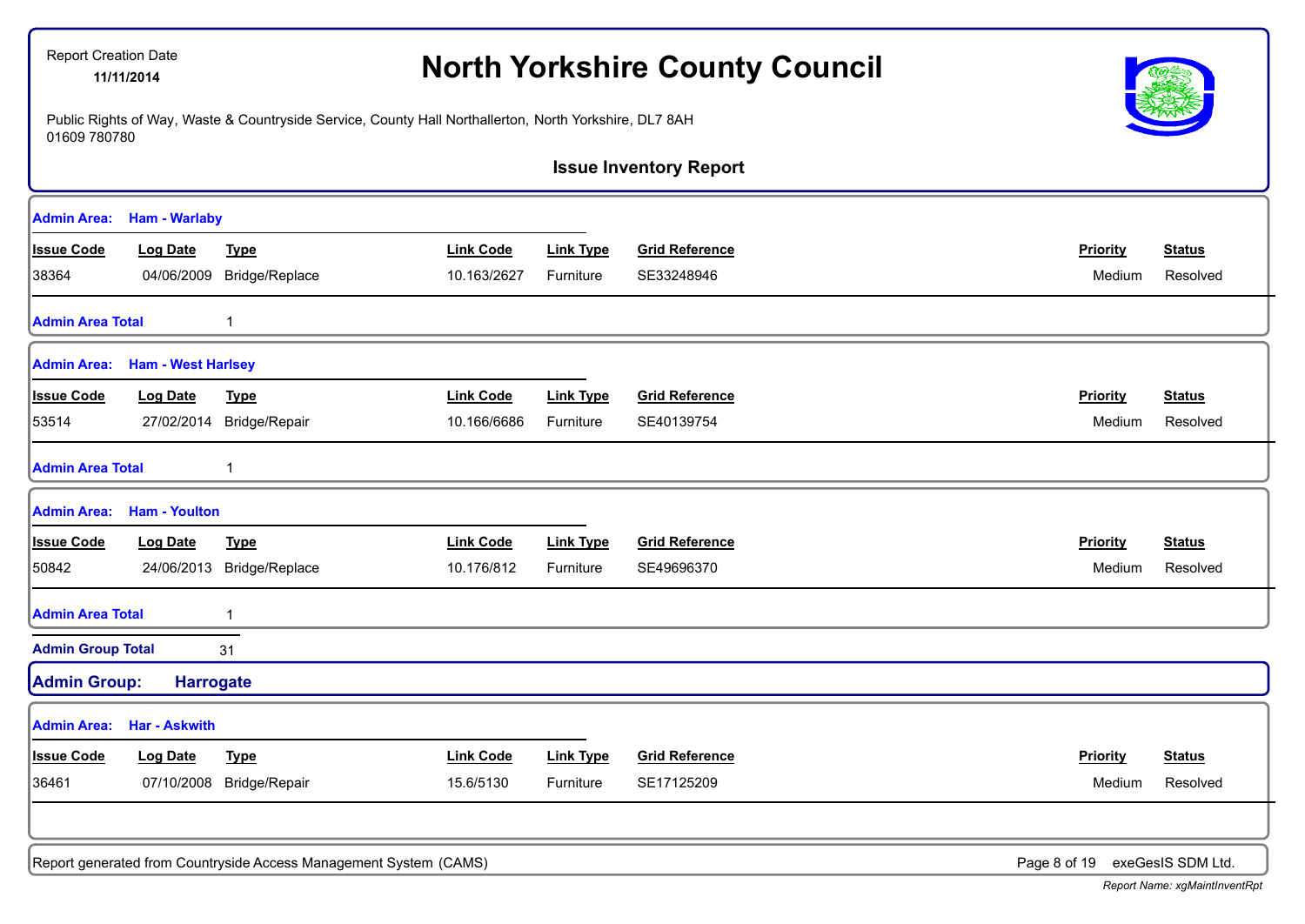| <b>Report Creation Date</b> | 11/11/2014                   |                                                                                                        |                  |                  | <b>North Yorkshire County Council</b> |                 |               |
|-----------------------------|------------------------------|--------------------------------------------------------------------------------------------------------|------------------|------------------|---------------------------------------|-----------------|---------------|
| 01609 780780                |                              | Public Rights of Way, Waste & Countryside Service, County Hall Northallerton, North Yorkshire, DL7 8AH |                  |                  |                                       |                 |               |
|                             |                              |                                                                                                        |                  |                  | <b>Issue Inventory Report</b>         |                 |               |
| <b>Admin Area Total</b>     |                              | 1                                                                                                      |                  |                  |                                       |                 |               |
| <b>Admin Area:</b>          | <b>Har - Bewerley</b>        |                                                                                                        |                  |                  |                                       |                 |               |
| <b>Issue Code</b>           | <b>Log Date</b>              | <b>Type</b>                                                                                            | <b>Link Code</b> | <b>Link Type</b> | <b>Grid Reference</b>                 | <b>Priority</b> | <b>Status</b> |
| 47208                       | 23/03/2012                   | Bridge/Replace                                                                                         | 15.9/253         | Furniture        | SE15296428                            | High            | Resolved      |
| <b>Admin Area Total</b>     |                              | 1                                                                                                      |                  |                  |                                       |                 |               |
| <b>Admin Area:</b>          | <b>Har - Bishop Thornton</b> |                                                                                                        |                  |                  |                                       |                 |               |
| <b>Issue Code</b>           | <b>Log Date</b>              | <b>Type</b>                                                                                            | <b>Link Code</b> | <b>Link Type</b> | <b>Grid Reference</b>                 | Priority        | <b>Status</b> |
| 39370                       | 23/09/2009                   | Bridge/Replace                                                                                         | 15.13/259        | Furniture        | SE25746413                            | High            | Resolved      |
| 33077                       |                              | 04/01/2008 Bridge/Repair                                                                               | 15.13/9106       | Furniture        | SE24546485                            | Low             | Resolved      |
| <b>Admin Area Total</b>     |                              | 2                                                                                                      |                  |                  |                                       |                 |               |
| <b>Admin Area:</b>          | <b>Har - Dacre</b>           |                                                                                                        |                  |                  |                                       |                 |               |
| <b>Issue Code</b>           | <b>Log Date</b>              | <b>Type</b>                                                                                            | <b>Link Code</b> | <b>Link Type</b> | <b>Grid Reference</b>                 | Priority        | <b>Status</b> |
| 51759                       | 09/09/2013                   | Bridge/Replace                                                                                         | 15.29/9460       | Furniture        |                                       | High            | Resolved      |
| 52318                       | 31/05/2013                   | Bridge/Replace                                                                                         | 15.29/9462       | Furniture        | SE17616409                            | High            | Resolved      |
| 53083                       |                              | 02/01/2014 Bridge/Repair                                                                               | 15.29/282        | Furniture        | SE18576407                            | High            | Resolved      |
| <b>Admin Area Total</b>     |                              | 3                                                                                                      |                  |                  |                                       |                 |               |

Report generated from Countryside Access Management System (CAMS) **Page 9 of 19** exeGesIS SDM Ltd.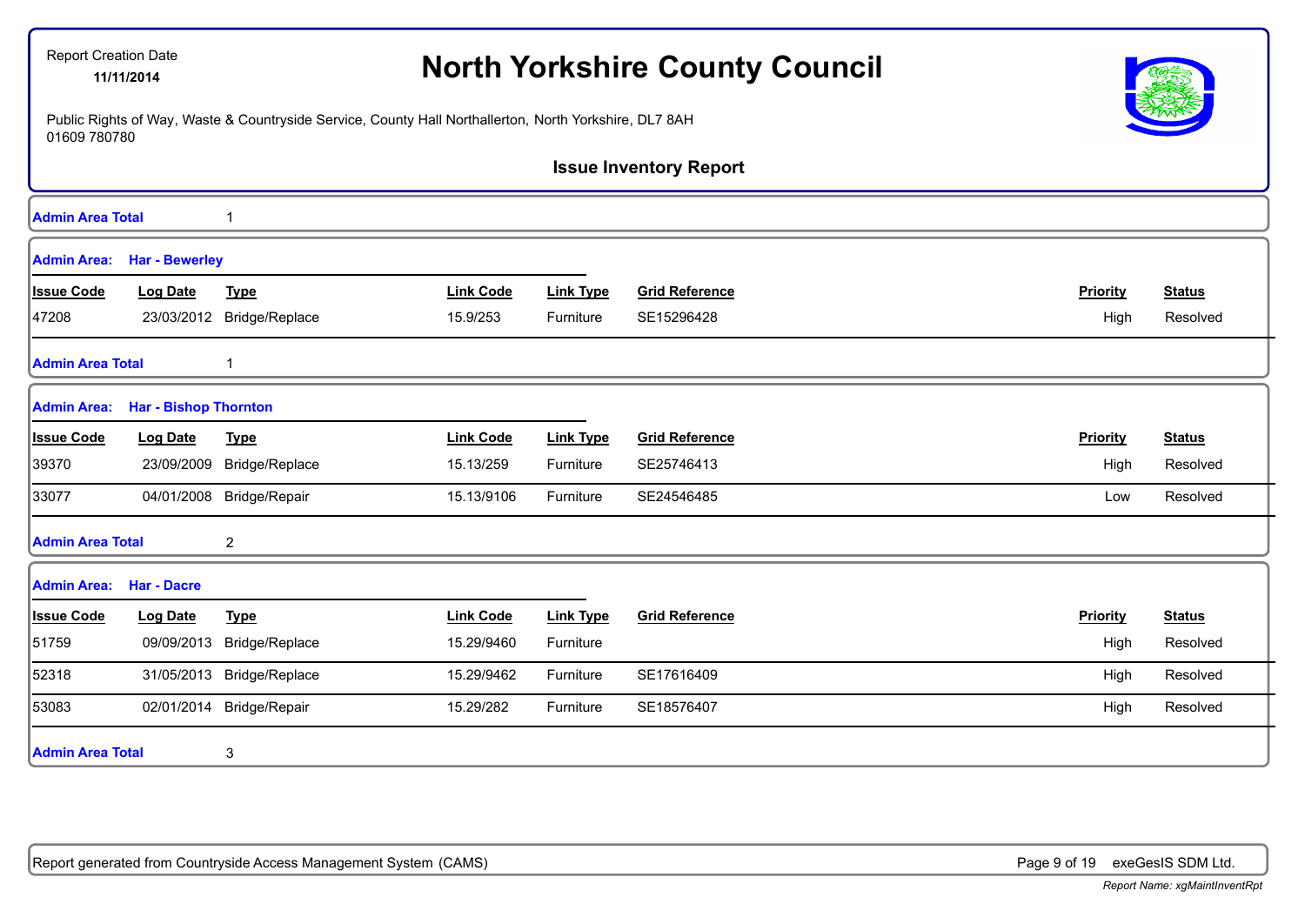|                         |                                       |                           |                  |                  | <b>Issue Inventory Report</b> |                 |               |
|-------------------------|---------------------------------------|---------------------------|------------------|------------------|-------------------------------|-----------------|---------------|
|                         | <b>Admin Area: Har - Denton</b>       |                           |                  |                  |                               |                 |               |
| <b>Issue Code</b>       | <b>Log Date</b>                       | <b>Type</b>               | <b>Link Code</b> | <b>Link Type</b> | <b>Grid Reference</b>         | Priority        | <b>Status</b> |
| 36122                   |                                       | 14/07/2008 Bridge/Replace | 15.30/19/1       | Path/Link        | SE14624949                    | Low             | Resolved      |
| <b>Admin Area Total</b> |                                       |                           |                  |                  |                               |                 |               |
|                         | <b>Admin Area: Har - Fearby</b>       |                           |                  |                  |                               |                 |               |
| Issue Code              | <b>Log Date</b>                       | <b>Type</b>               | <b>Link Code</b> | <b>Link Type</b> | <b>Grid Reference</b>         | Priority        | <u>Status</u> |
| 50459                   |                                       | 20/05/2012 Bridge/Replace | 15.38/8952       | Furniture        | SE19588075                    | High            | Resolved      |
| 43274                   |                                       | 07/02/2011 Bridge/Repair  | 15.38/8944       | Furniture        | SE19878092                    | Medium          | Resolved      |
| Admin Area Total        |                                       | $\overline{2}$            |                  |                  |                               |                 |               |
|                         | <b>Admin Area: Har - Fewston</b>      |                           |                  |                  |                               |                 |               |
| <b>Issue Code</b>       | <b>Log Date</b>                       | <b>Type</b>               | <b>Link Code</b> | <b>Link Type</b> | <b>Grid Reference</b>         | <b>Priority</b> | <b>Status</b> |
| 18259                   |                                       | 19/09/2005 Bridge/Repair  | 15.41/9292       | Furniture        | SE19895534                    | Low             | Resolved      |
| <b>Admin Area Total</b> |                                       | $\mathbf{1}$              |                  |                  |                               |                 |               |
|                         | <b>Admin Area: Har - Great Timble</b> |                           |                  |                  |                               |                 |               |
| <b>Issue Code</b>       | <b>Log Date</b>                       | <b>Type</b>               | <b>Link Code</b> | <b>Link Type</b> | <b>Grid Reference</b>         | Priority        | <b>Status</b> |
| 38705                   |                                       | 14/07/2009 Bridge/Replace | 15.50/307        | Furniture        | SE17885257                    | Medium          | Resolved      |
| 51052                   |                                       | 11/07/2013 Bridge/Replace | 15.50/5251       | Furniture        | SE17475404                    | Medium          | Resolved      |

# **Creation Date**<br>11/11/2014<br>**North Yorkshire County Council**

*Report Name: xgMaintInventRpt*



Report Creation Date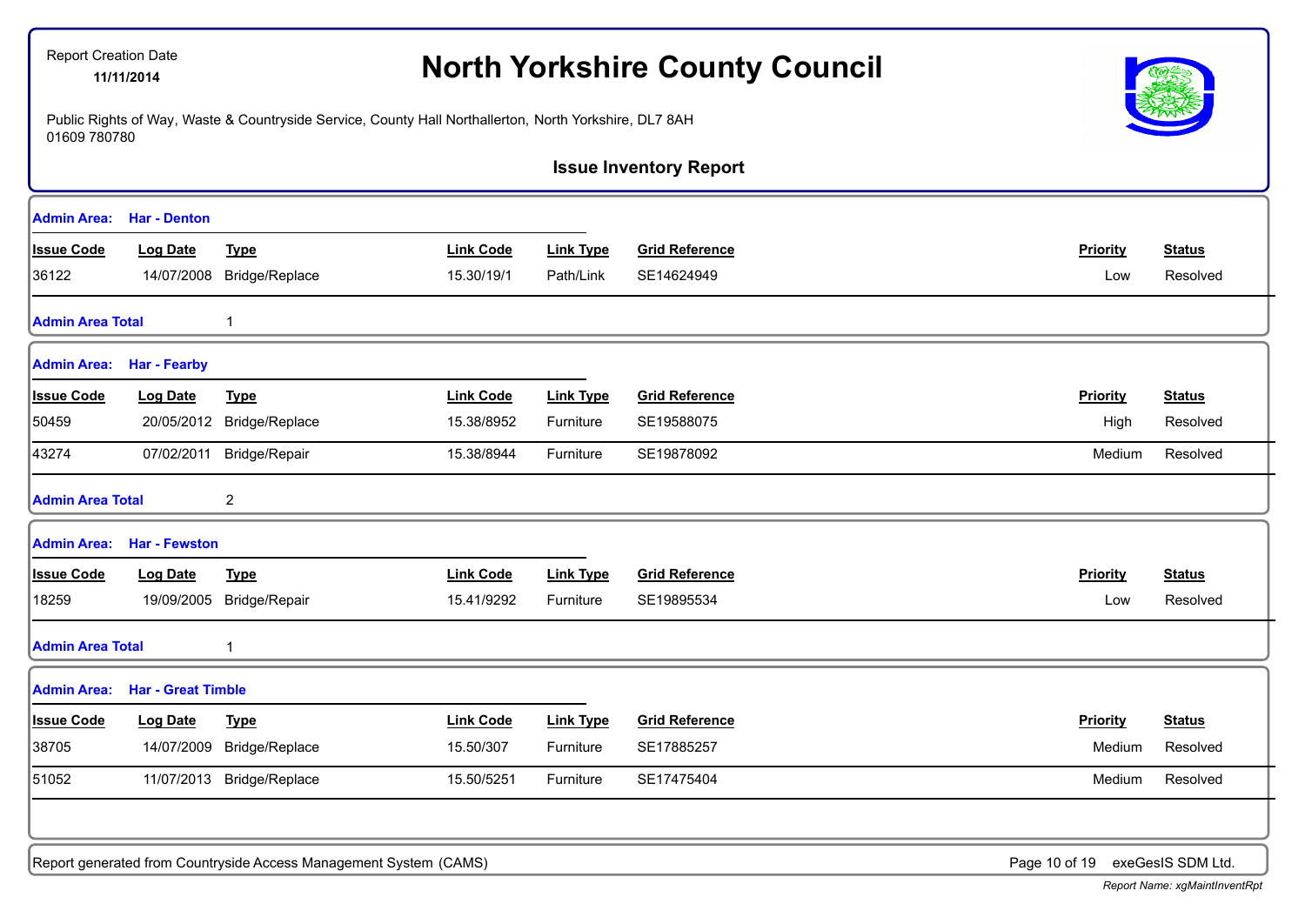|                         | <b>Report Creation Date</b><br>11/11/2014 |                                                                                                        |                  |                  | <b>North Yorkshire County Council</b> |                                 |               |
|-------------------------|-------------------------------------------|--------------------------------------------------------------------------------------------------------|------------------|------------------|---------------------------------------|---------------------------------|---------------|
| 01609 780780            |                                           | Public Rights of Way, Waste & Countryside Service, County Hall Northallerton, North Yorkshire, DL7 8AH |                  |                  |                                       |                                 |               |
|                         |                                           |                                                                                                        |                  |                  | <b>Issue Inventory Report</b>         |                                 |               |
| <b>Admin Area Total</b> |                                           | 2                                                                                                      |                  |                  |                                       |                                 |               |
| <b>Admin Area:</b>      | <b>Har - Harrogate Borough</b>            |                                                                                                        |                  |                  |                                       |                                 |               |
| <b>Issue Code</b>       | <b>Log Date</b>                           | <b>Type</b>                                                                                            | <b>Link Code</b> | <b>Link Type</b> | <b>Grid Reference</b>                 | <b>Priority</b>                 | <b>Status</b> |
| 52965                   | 23/12/2013                                | Bridge/Repair                                                                                          | 15.54/9046       | Furniture        | SE28955124                            | Medium                          | Resolved      |
| 43966                   |                                           | 10/05/2011 Bridge/Repair                                                                               | 15.54/9159       | Furniture        | SE30595595                            | Low                             | Resolved      |
| <b>Admin Area Total</b> |                                           | 2                                                                                                      |                  |                  |                                       |                                 |               |
| <b>Admin Area:</b>      | <b>Har - Hartwith cum Winsley</b>         |                                                                                                        |                  |                  |                                       |                                 |               |
| <b>Issue Code</b>       | <b>Log Date</b>                           | <b>Type</b>                                                                                            | <b>Link Code</b> | <b>Link Type</b> | <b>Grid Reference</b>                 | Priority                        | <b>Status</b> |
| 41838                   | 04/01/2000                                | Bridge/Replace                                                                                         | 15.55/316        | Furniture        | SE22356451                            | High                            | Resolved      |
| <b>Admin Area Total</b> |                                           |                                                                                                        |                  |                  |                                       |                                 |               |
| <b>Admin Area:</b>      | <b>Har - Healey</b>                       |                                                                                                        |                  |                  |                                       |                                 |               |
| <b>Issue Code</b>       | <b>Log Date</b>                           | <b>Type</b>                                                                                            | <b>Link Code</b> | <b>Link Type</b> | <b>Grid Reference</b>                 | Priority                        | <b>Status</b> |
| 48997                   |                                           | 01/10/2012 Bridge/Repair                                                                               | 15.57/17/1       | Path/Link        | SE15408097                            | Medium                          | Resolved      |
| <b>Admin Area Total</b> |                                           |                                                                                                        |                  |                  |                                       |                                 |               |
|                         | Admin Area: Har - Ilton cum Pot           |                                                                                                        |                  |                  |                                       |                                 |               |
| <b>Issue Code</b>       | <b>Log Date</b>                           | <b>Type</b>                                                                                            | <b>Link Code</b> | <b>Link Type</b> | <b>Grid Reference</b>                 | <b>Priority</b>                 | <b>Status</b> |
| 52685                   |                                           | 20/11/2013 Bridge Obstructed                                                                           | 15.63/338        | Furniture        | SE18657871                            | Medium                          | Resolved      |
|                         |                                           | Report generated from Countryside Access Management System (CAMS)                                      |                  |                  |                                       | Page 11 of 19 exeGesIS SDM Ltd. |               |
|                         |                                           |                                                                                                        |                  |                  |                                       |                                 |               |

- I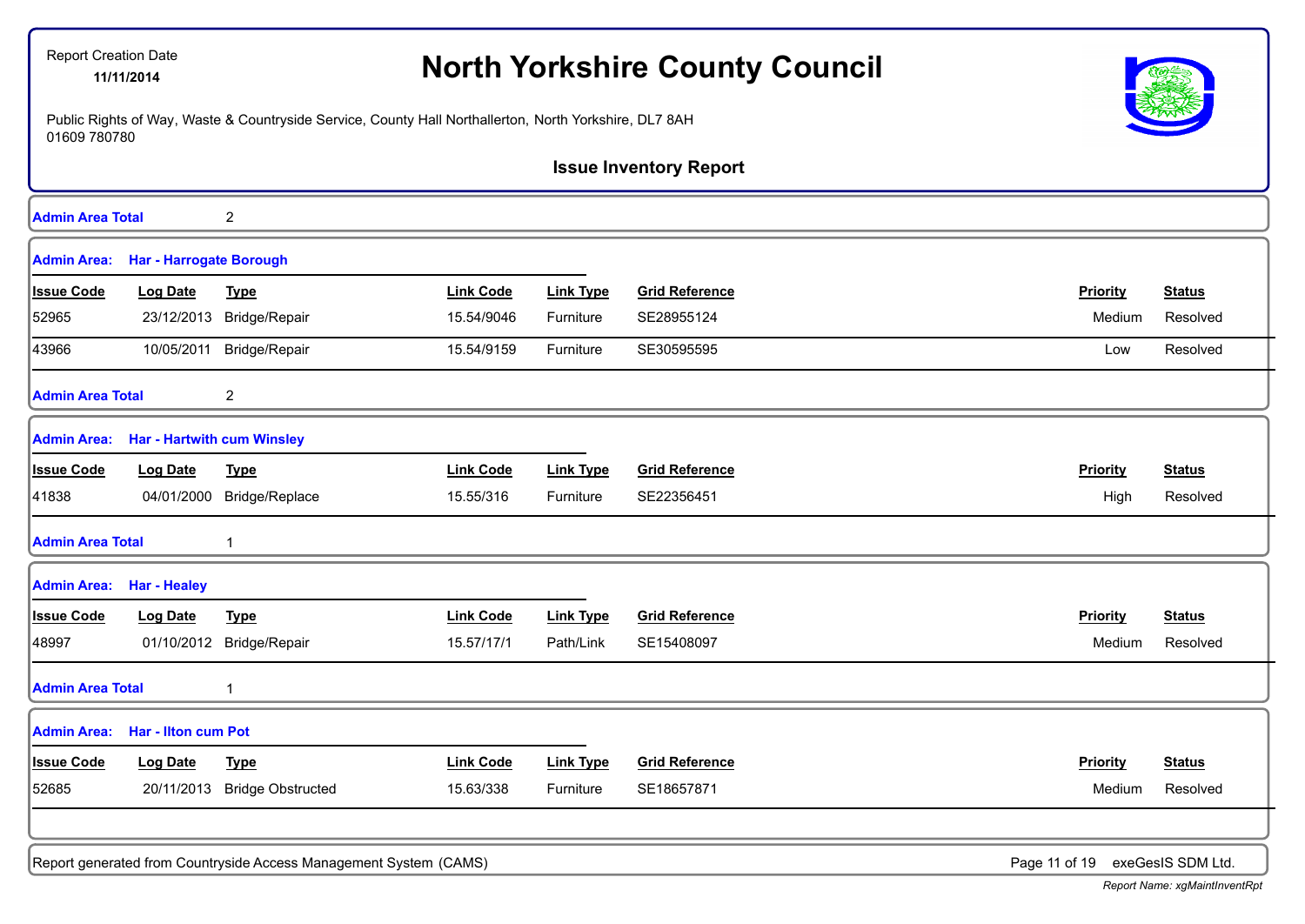| Report Creation Date    | 11/11/2014                               |                          |                                                                                                        | <b>North Yorkshire County Council</b> |                               |                 |               |  |
|-------------------------|------------------------------------------|--------------------------|--------------------------------------------------------------------------------------------------------|---------------------------------------|-------------------------------|-----------------|---------------|--|
| 01609 780780            |                                          |                          | Public Rights of Way, Waste & Countryside Service, County Hall Northallerton, North Yorkshire, DL7 8AH |                                       |                               |                 |               |  |
|                         |                                          |                          |                                                                                                        |                                       | <b>Issue Inventory Report</b> |                 |               |  |
| <b>Admin Area Total</b> |                                          | 1                        |                                                                                                        |                                       |                               |                 |               |  |
| <b>Admin Area:</b>      | <b>Har - Kearby with Netherby</b>        |                          |                                                                                                        |                                       |                               |                 |               |  |
| <b>Issue Code</b>       | Log Date                                 | <b>Type</b>              | <b>Link Code</b>                                                                                       | <b>Link Type</b>                      | <b>Grid Reference</b>         | Priority        | <b>Status</b> |  |
| 52829                   |                                          | 11/12/2013 Bridge/Repair | 15.64/8968                                                                                             | Furniture                             | SE32784692                    | Low             | Resolved      |  |
| <b>Admin Area Total</b> |                                          | 1                        |                                                                                                        |                                       |                               |                 |               |  |
|                         | Admin Area: Har - Killinghall            |                          |                                                                                                        |                                       |                               |                 |               |  |
| <b>Issue Code</b>       | <b>Log Date</b>                          | <b>Type</b>              | <b>Link Code</b>                                                                                       | <b>Link Type</b>                      | <b>Grid Reference</b>         | Priority        | <b>Status</b> |  |
| 14300                   | 12/11/1999                               | Bridge/Repair            | 15.65/5/1                                                                                              | Furniture                             | SE29125885                    | High            | Resolved      |  |
| <b>Admin Area Total</b> |                                          | 1                        |                                                                                                        |                                       |                               |                 |               |  |
|                         | <b>Admin Area:</b> Har - Kirkby Malzeard |                          |                                                                                                        |                                       |                               |                 |               |  |
| <b>Issue Code</b>       | <b>Log Date</b>                          | <b>Type</b>              | <b>Link Code</b>                                                                                       | <b>Link Type</b>                      | <b>Grid Reference</b>         | Priority        | <b>Status</b> |  |
| 35666                   |                                          | 28/07/2008 Bridge/Repair | 15.70/172                                                                                              | Furniture                             | SE21287318                    | Medium          | Resolved      |  |
| <b>Admin Area Total</b> |                                          | 1                        |                                                                                                        |                                       |                               |                 |               |  |
| <b>Admin Area:</b>      | <b>Har - Laverton</b>                    |                          |                                                                                                        |                                       |                               |                 |               |  |
| <b>Issue Code</b>       | <b>Log Date</b>                          | <b>Type</b>              | <b>Link Code</b>                                                                                       | <b>Link Type</b>                      | <b>Grid Reference</b>         | <b>Priority</b> | <b>Status</b> |  |
| 53402                   | 12/02/2014                               | Bridge/Repair            | 15.75/9472                                                                                             | Furniture                             | SE22417264                    | Medium          | Resolved      |  |
| <b>Admin Area Total</b> |                                          | $\mathbf{1}$             |                                                                                                        |                                       |                               |                 |               |  |
|                         |                                          |                          |                                                                                                        |                                       |                               |                 |               |  |

Report generated from Countryside Access Management System (CAMS) **Page 12 of 19** exeGesIS SDM Ltd.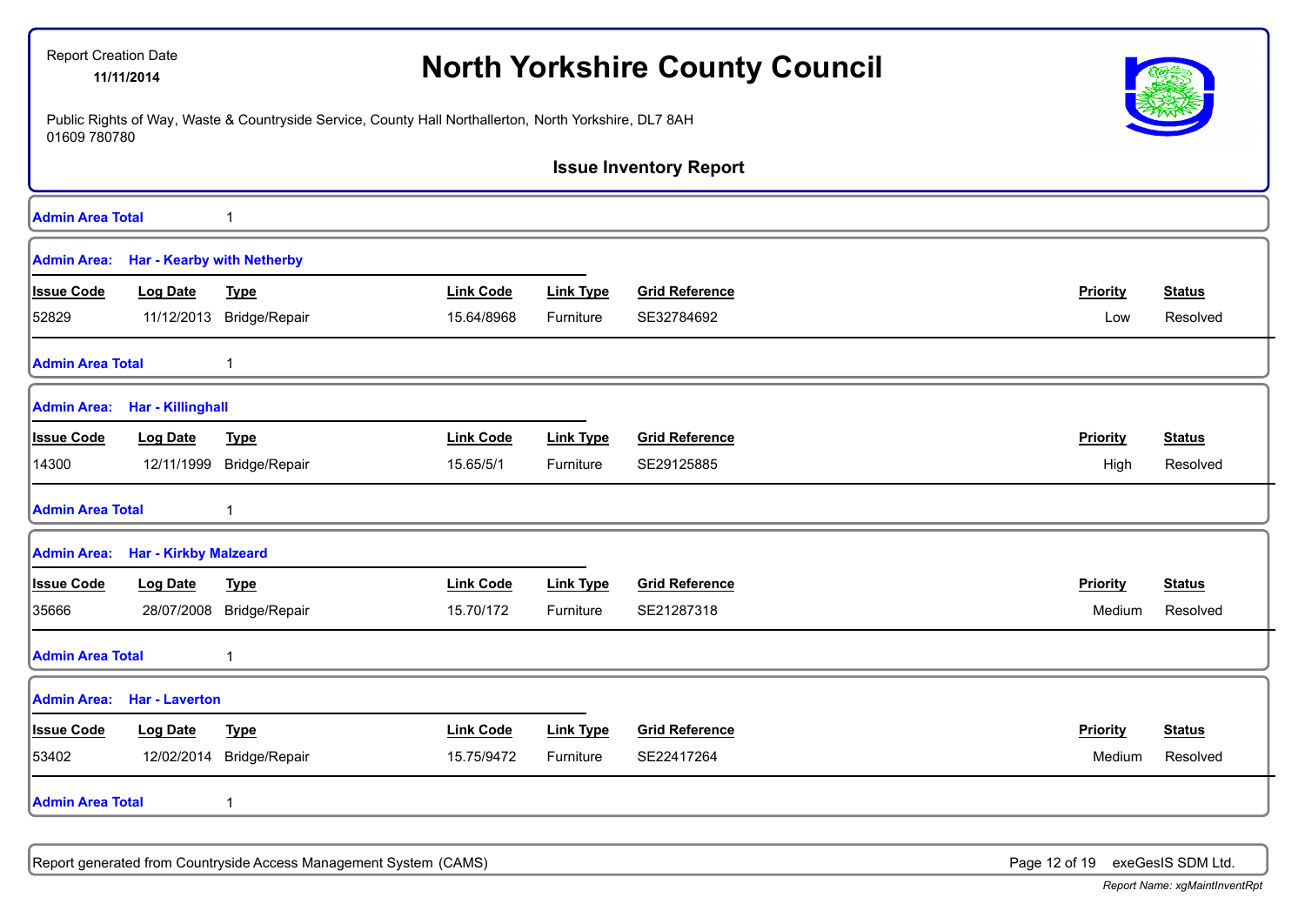# **North Yorkshire County Council** 11/11/2014

Public Rights of Way, Waste & Countryside Service, County Hall Northallerton, North Yorkshire, DL7 8AH 01609 780780



**Issue Inventory Report**

| <b>Admin Area:</b>      | <b>Har - Leathley</b>            |                                     |                  |                  |                       |          |               |
|-------------------------|----------------------------------|-------------------------------------|------------------|------------------|-----------------------|----------|---------------|
| <b>Issue Code</b>       | Log Date                         | <b>Type</b>                         | <b>Link Code</b> | <b>Link Type</b> | <b>Grid Reference</b> | Priority | <b>Status</b> |
| 50138                   | 02/04/2013                       | <b>Bridge Obstructed</b>            | 15.76/9236       | Furniture        | SE23034798            | Medium   | Resolved      |
| 53569                   |                                  | 07/03/2014 Bridge/Repair            | 15.76/3207       | Furniture        | SE23084727            | Medium   | Resolved      |
| <b>Admin Area Total</b> |                                  | $\overline{c}$                      |                  |                  |                       |          |               |
| Admin Area:             |                                  | Har - Markington with Wallerthwaite |                  |                  |                       |          |               |
| <b>Issue Code</b>       | <b>Log Date</b>                  | <b>Type</b>                         | <b>Link Code</b> | <b>Link Type</b> | <b>Grid Reference</b> | Priority | <b>Status</b> |
| 43117                   | 24/11/2010                       | Bridge/Repair                       | 15.86/9383       | Furniture        | SE29666559            | Low      | Resolved      |
| <b>Admin Area Total</b> |                                  |                                     |                  |                  |                       |          |               |
| <b>Admin Area:</b>      | <b>Har - Marton cum Grafton</b>  |                                     |                  |                  |                       |          |               |
| <b>Issue Code</b>       | <b>Log Date</b>                  | <b>Type</b>                         | <b>Link Code</b> | <b>Link Type</b> | <b>Grid Reference</b> | Priority | <b>Status</b> |
| 53292                   | 31/01/2014                       | Bridge/Repair                       | 15.87/7/1        | Path/Link        | SE42126231            | Low      | Resolved      |
| <b>Admin Area Total</b> |                                  |                                     |                  |                  |                       |          |               |
| <b>Admin Area:</b>      | <b>Har - Menwith with Darley</b> |                                     |                  |                  |                       |          |               |
| <b>Issue Code</b>       | <b>Log Date</b>                  | <b>Type</b>                         | <b>Link Code</b> | <b>Link Type</b> | <b>Grid Reference</b> | Priority | <b>Status</b> |
| 52811                   | 09/12/2013                       | Bridge/Repair                       | 15.91/3752       | Furniture        | SE21155971            | High     | Resolved      |
| <b>Admin Area Total</b> |                                  |                                     |                  |                  |                       |          |               |

Report generated from Countryside Access Management System (CAMS) **Page 13 of 19** exeGesIS SDM Ltd.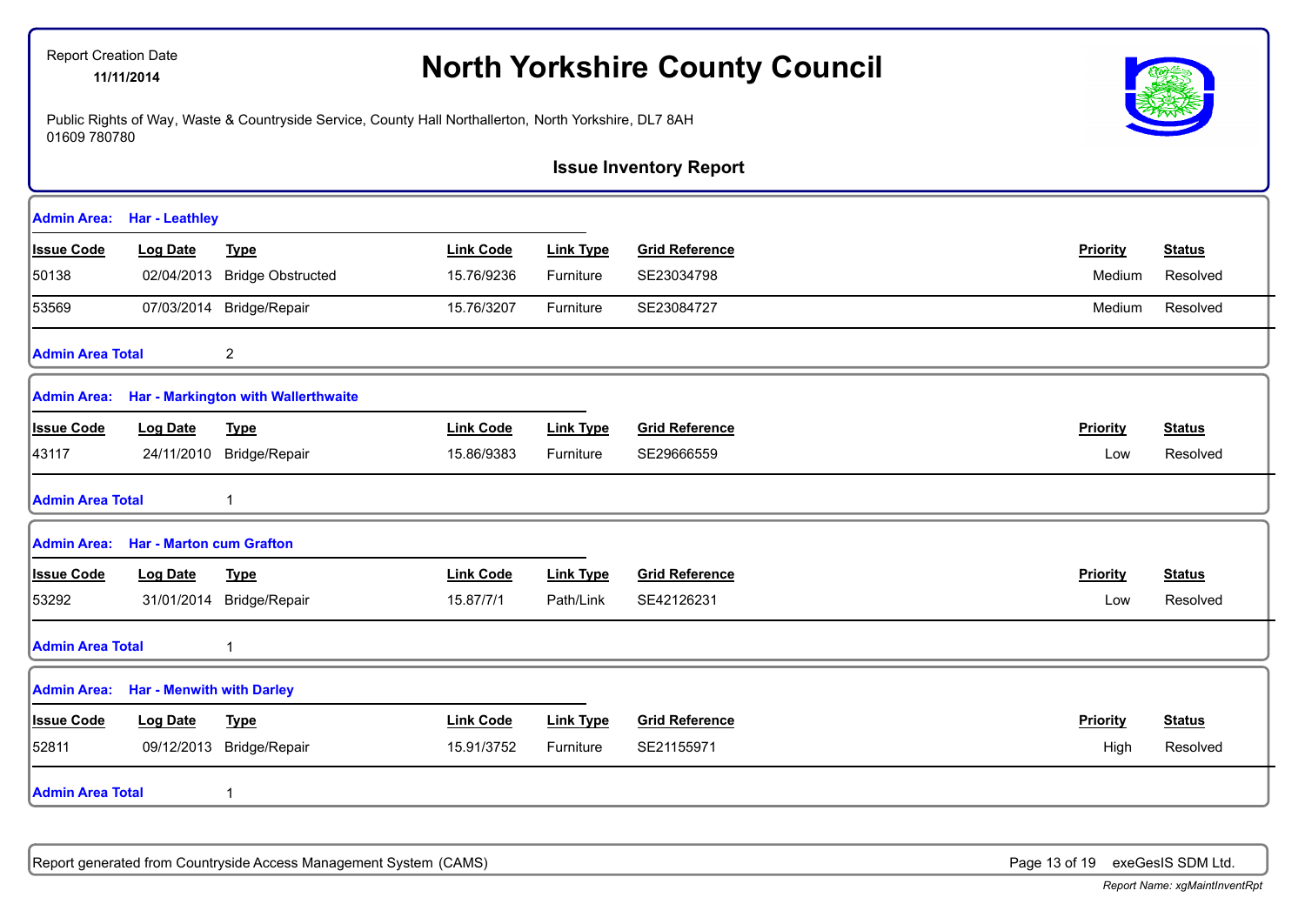|                         | 11/11/2014                |                                                                                                        |                  |                  | <b>North Yorkshire County Council</b> |                 |                   |
|-------------------------|---------------------------|--------------------------------------------------------------------------------------------------------|------------------|------------------|---------------------------------------|-----------------|-------------------|
| 01609 780780            |                           | Public Rights of Way, Waste & Countryside Service, County Hall Northallerton, North Yorkshire, DL7 8AH |                  |                  |                                       |                 |                   |
|                         |                           |                                                                                                        |                  |                  | <b>Issue Inventory Report</b>         |                 |                   |
| <b>Admin Area:</b>      | <b>Har - North Rigton</b> |                                                                                                        |                  |                  |                                       |                 |                   |
| <b>Issue Code</b>       | <b>Log Date</b>           | <b>Type</b>                                                                                            | <b>Link Code</b> | <b>Link Type</b> | <b>Grid Reference</b>                 | <b>Priority</b> | <b>Status</b>     |
| 40373                   | 03/02/2010                | Bridge/Replace                                                                                         | 15.101/14/1      | Path/Link        | SE29764937                            | Medium          | Resolved          |
| <b>Admin Area Total</b> |                           |                                                                                                        |                  |                  |                                       |                 |                   |
| <b>Admin Area:</b>      | <b>Har - Scotton</b>      |                                                                                                        |                  |                  |                                       |                 |                   |
| <b>Issue Code</b>       | <b>Log Date</b>           | <b>Type</b>                                                                                            | <b>Link Code</b> | <b>Link Type</b> | <b>Grid Reference</b>                 | <b>Priority</b> | <b>Status</b>     |
| 26848                   | 05/10/2006                | Bridge/Repair                                                                                          | 15.115/8491      | Furniture        | SE33186015                            | High            | Resolved          |
| <b>Admin Area Total</b> |                           |                                                                                                        |                  |                  |                                       |                 |                   |
| <b>Admin Area:</b>      |                           | <b>Har - Spofforth with Stockeld</b>                                                                   |                  |                  |                                       |                 |                   |
| <b>Issue Code</b>       | <b>Log Date</b>           | <b>Type</b>                                                                                            | <b>Link Code</b> | <b>Link Type</b> | <b>Grid Reference</b>                 | Priority        | <b>Status</b>     |
| 53243                   | 24/01/2014                | <b>Bridge Obstructed</b>                                                                               | 15.122/10/1      | Path/Link        | SE35454992                            | Medium          | Resolved          |
| 52452                   |                           | 28/10/2013 Bridge/Replace                                                                              | 15.122/9020      | Furniture        | SE35915051                            | Low             | Resolved          |
| <b>Admin Area Total</b> |                           | 2                                                                                                      |                  |                  |                                       |                 |                   |
| <b>Admin Area:</b>      | <b>Har - Staveley</b>     |                                                                                                        |                  |                  |                                       |                 |                   |
| <b>Issue Code</b>       | <b>Log Date</b>           | <b>Type</b>                                                                                            | <b>Link Code</b> | <b>Link Type</b> | <b>Grid Reference</b>                 | <b>Priority</b> | <b>Status</b>     |
| 19253                   |                           | 21/10/2005 Bridge/Replace                                                                              | 15.124/8/2       | Path/Link        |                                       |                 | Medium Resolved   |
| 37222                   |                           | 08/12/2008 Bridge/Replace                                                                              | 15.124/3491      | Furniture        | SE36576392                            | Medium          | Resolved          |
|                         |                           |                                                                                                        |                  |                  |                                       |                 |                   |
|                         |                           | Report generated from Countryside Access Management System (CAMS)                                      |                  |                  |                                       | Page 14 of 19   | exeGesIS SDM Ltd. |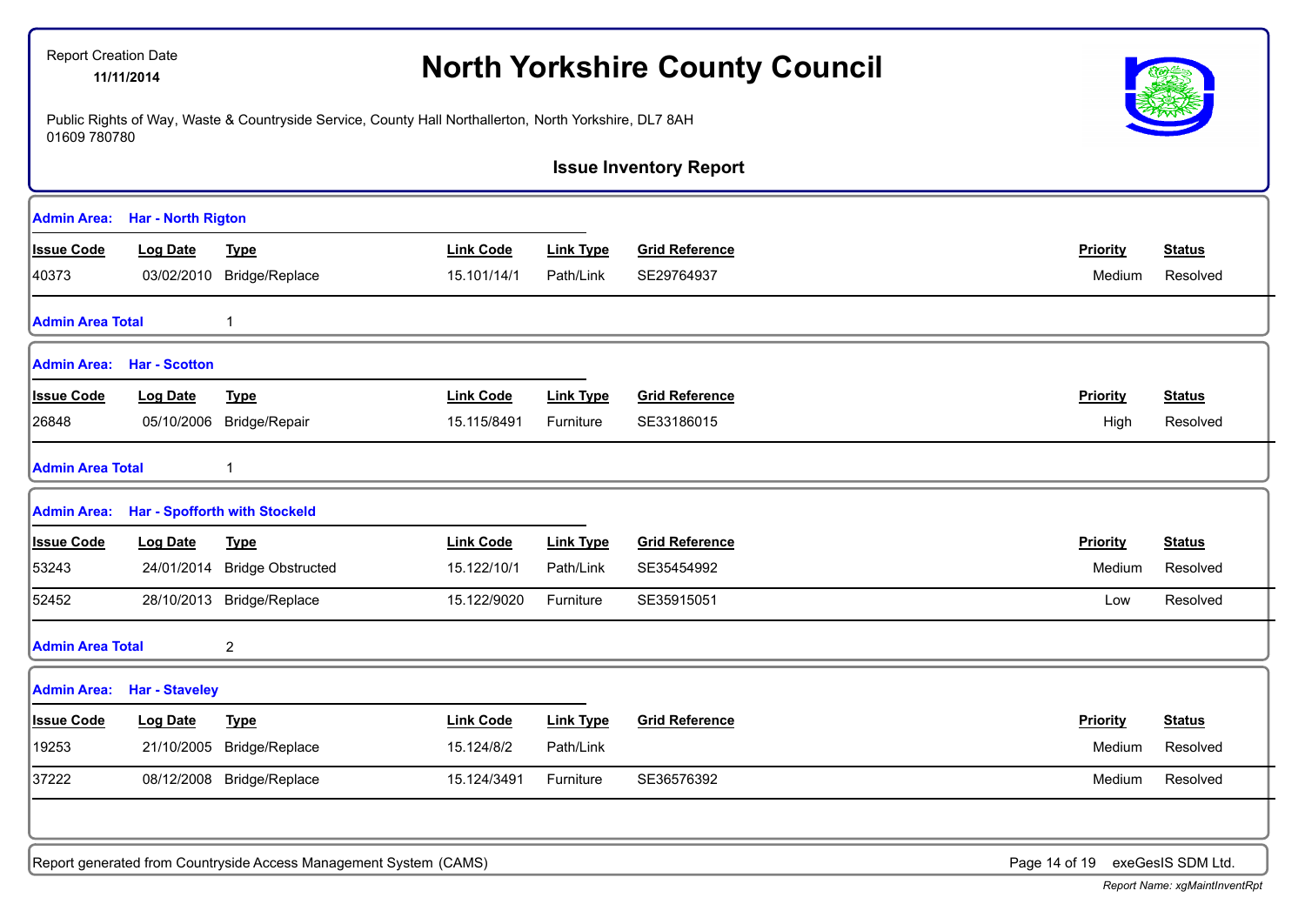| <b>Report Creation Date</b> | 11/11/2014                     | Public Rights of Way, Waste & Countryside Service, County Hall Northallerton, North Yorkshire, DL7 8AH |                  |                  | <b>North Yorkshire County Council</b> |                 |               |
|-----------------------------|--------------------------------|--------------------------------------------------------------------------------------------------------|------------------|------------------|---------------------------------------|-----------------|---------------|
| 01609 780780                |                                |                                                                                                        |                  |                  |                                       |                 |               |
|                             |                                |                                                                                                        |                  |                  | <b>Issue Inventory Report</b>         |                 |               |
| <b>Admin Area Total</b>     |                                | $\overline{c}$                                                                                         |                  |                  |                                       |                 |               |
| <b>Admin Area:</b>          | <b>Har - Tockwith</b>          |                                                                                                        |                  |                  |                                       |                 |               |
| <b>Issue Code</b>           | <b>Log Date</b>                | <b>Type</b>                                                                                            | <b>Link Code</b> | <b>Link Type</b> | <b>Grid Reference</b>                 | Priority        | <b>Status</b> |
| 43805                       | 18/04/2011                     | Bridge/Repair                                                                                          | 15.135/4770      | Furniture        | SE47505418                            | Medium          | Resolved      |
| <b>Admin Area Total</b>     |                                | $\mathbf{1}$                                                                                           |                  |                  |                                       |                 |               |
| <b>Admin Group Total</b>    |                                | 34                                                                                                     |                  |                  |                                       |                 |               |
| <b>Admin Group:</b>         |                                | <b>Richmondshire</b>                                                                                   |                  |                  |                                       |                 |               |
| <b>Admin Area:</b>          | <b>Rich - Constable Burton</b> |                                                                                                        |                  |                  |                                       |                 |               |
| <b>Issue Code</b>           | <b>Log Date</b>                | <b>Type</b>                                                                                            | <b>Link Code</b> | <b>Link Type</b> | <b>Grid Reference</b>                 | <b>Priority</b> | <b>Status</b> |
| 43038                       | 10/01/2011                     | Bridge/Repair                                                                                          | 20.16/1064       | Furniture        | SE17509058                            | Medium          | Resolved      |
| <b>Admin Area Total</b>     |                                | 1                                                                                                      |                  |                  |                                       |                 |               |
| <b>Admin Area:</b>          | <b>Rich - Scorton</b>          |                                                                                                        |                  |                  |                                       |                 |               |
| <b>Issue Code</b>           | <b>Log Date</b>                | <b>Type</b>                                                                                            | <b>Link Code</b> | <b>Link Type</b> | <b>Grid Reference</b>                 | Priority        | <b>Status</b> |
| 32181                       | 04/10/2007                     | Bridge/Repair                                                                                          | 20.58/7254       | Furniture        | NZ25420018                            | High            | Resolved      |
| <b>Admin Area Total</b>     |                                | $\mathbf 1$                                                                                            |                  |                  |                                       |                 |               |
| <b>Admin Group Total</b>    |                                | $\overline{2}$                                                                                         |                  |                  |                                       |                 |               |
| <b>Admin Group:</b>         | <b>Ryedale</b>                 |                                                                                                        |                  |                  |                                       |                 |               |

Report generated from Countryside Access Management System (CAMS) **Page 15 of 19** exeGesIS SDM Ltd.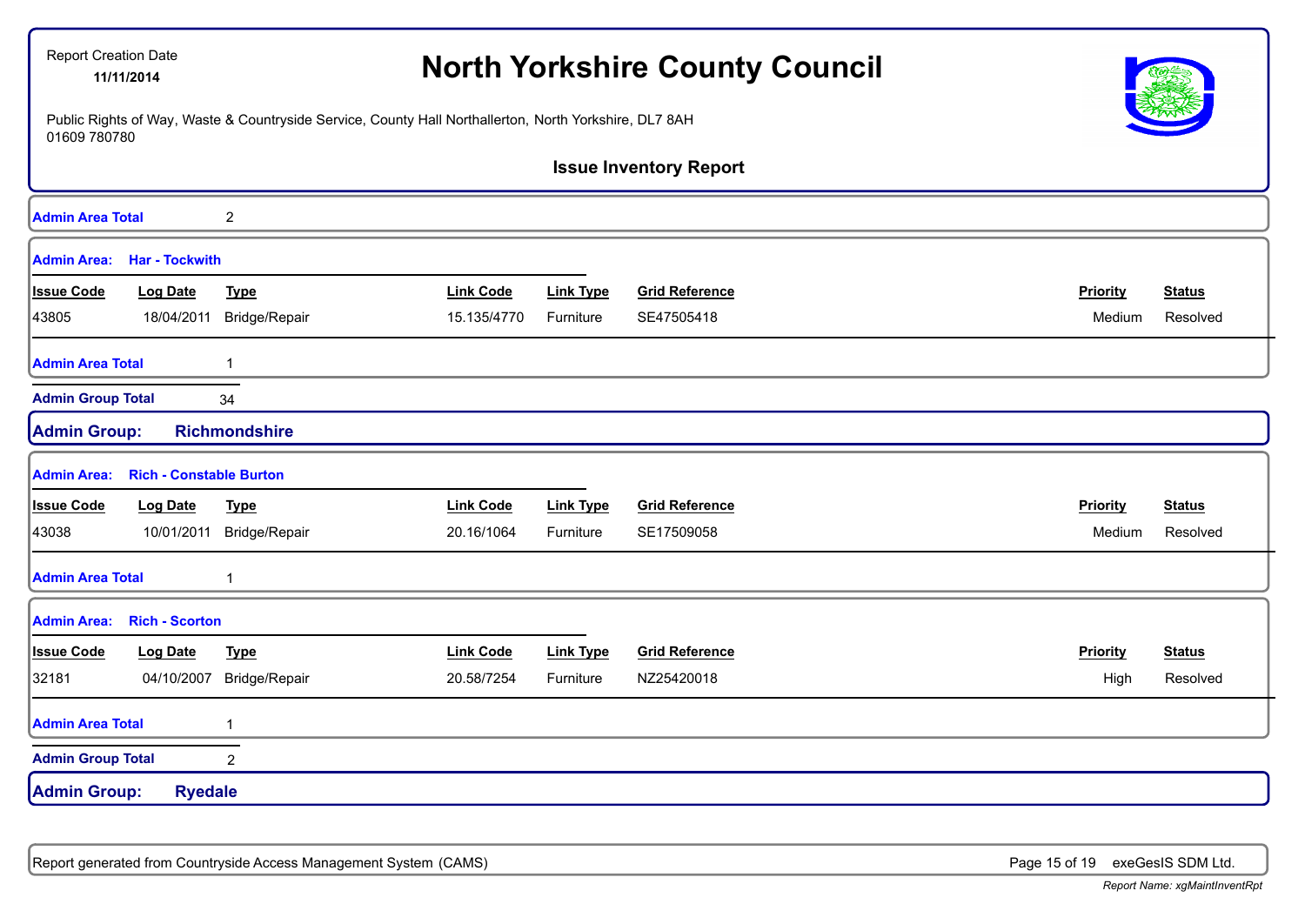# **North Yorkshire County Council** 11/11/2014

Public Rights of Way, Waste & Countryside Service, County Hall Northallerton, North Yorkshire, DL7 8AH 01609 780780



**Issue Inventory Report**

| <b>Admin Area:</b>      | <b>Rye - Ampleforth</b>   |                                                                   |                  |                  |                       |                                 |               |
|-------------------------|---------------------------|-------------------------------------------------------------------|------------------|------------------|-----------------------|---------------------------------|---------------|
| <b>Issue Code</b>       | <b>Log Date</b>           | <b>Type</b>                                                       | <b>Link Code</b> | <b>Link Type</b> | <b>Grid Reference</b> | Priority                        | <b>Status</b> |
| 50169                   |                           | 03/04/2013 Bridge/Repair                                          | 25.6/1926        | Furniture        | SE60277812            | Medium                          | Resolved      |
| 50397                   |                           | 10/05/2013 Bridge/Repair                                          | 25.6/7/1         | Path/Link        | SE58897701            | Medium                          | Resolved      |
| <b>Admin Area Total</b> |                           | $\overline{2}$                                                    |                  |                  |                       |                                 |               |
| <b>Admin Area:</b>      | <b>Rye - Crambe</b>       |                                                                   |                  |                  |                       |                                 |               |
| <b>Issue Code</b>       | <b>Log Date</b>           | <b>Type</b>                                                       | <b>Link Code</b> | <b>Link Type</b> | <b>Grid Reference</b> | Priority                        | <b>Status</b> |
| 50213                   |                           | 10/04/2013 Bridge/Repair                                          | 25.25/2044       | Furniture        | SE74496439            | Medium                          | Resolved      |
| 50735                   |                           | 17/06/2013 Bridge/Repair                                          | 25.25/2044       | Furniture        | SE74496437            | Medium                          | Resolved      |
| <b>Admin Area Total</b> |                           | 2                                                                 |                  |                  |                       |                                 |               |
| <b>Admin Area:</b>      | <b>Rye - Habton</b>       |                                                                   |                  |                  |                       |                                 |               |
| <b>Issue Code</b>       | <b>Log Date</b>           | <b>Type</b>                                                       | <b>Link Code</b> | <b>Link Type</b> | <b>Grid Reference</b> | Priority                        | <b>Status</b> |
| 07055                   | 08/07/2003                | Bridge/Replace                                                    | 25.41/2181       | Furniture        | SE75027813            | Low                             | Resolved      |
| <b>Admin Area Total</b> |                           | $\overline{1}$                                                    |                  |                  |                       |                                 |               |
| <b>Admin Area:</b>      | <b>Rye - Huttons Ambo</b> |                                                                   |                  |                  |                       |                                 |               |
| <b>Issue Code</b>       | <b>Log Date</b>           | <b>Type</b>                                                       | <b>Link Code</b> | <b>Link Type</b> | <b>Grid Reference</b> | <b>Priority</b>                 | <b>Status</b> |
| 47312                   |                           | 10/04/2012 Bridge/Repair                                          | 25.51/2348       | Furniture        | SE73876911            | Low                             | Resolved      |
|                         |                           |                                                                   |                  |                  |                       |                                 |               |
|                         |                           | Report generated from Countryside Access Management System (CAMS) |                  |                  |                       | Page 16 of 19 exeGesIS SDM Ltd. |               |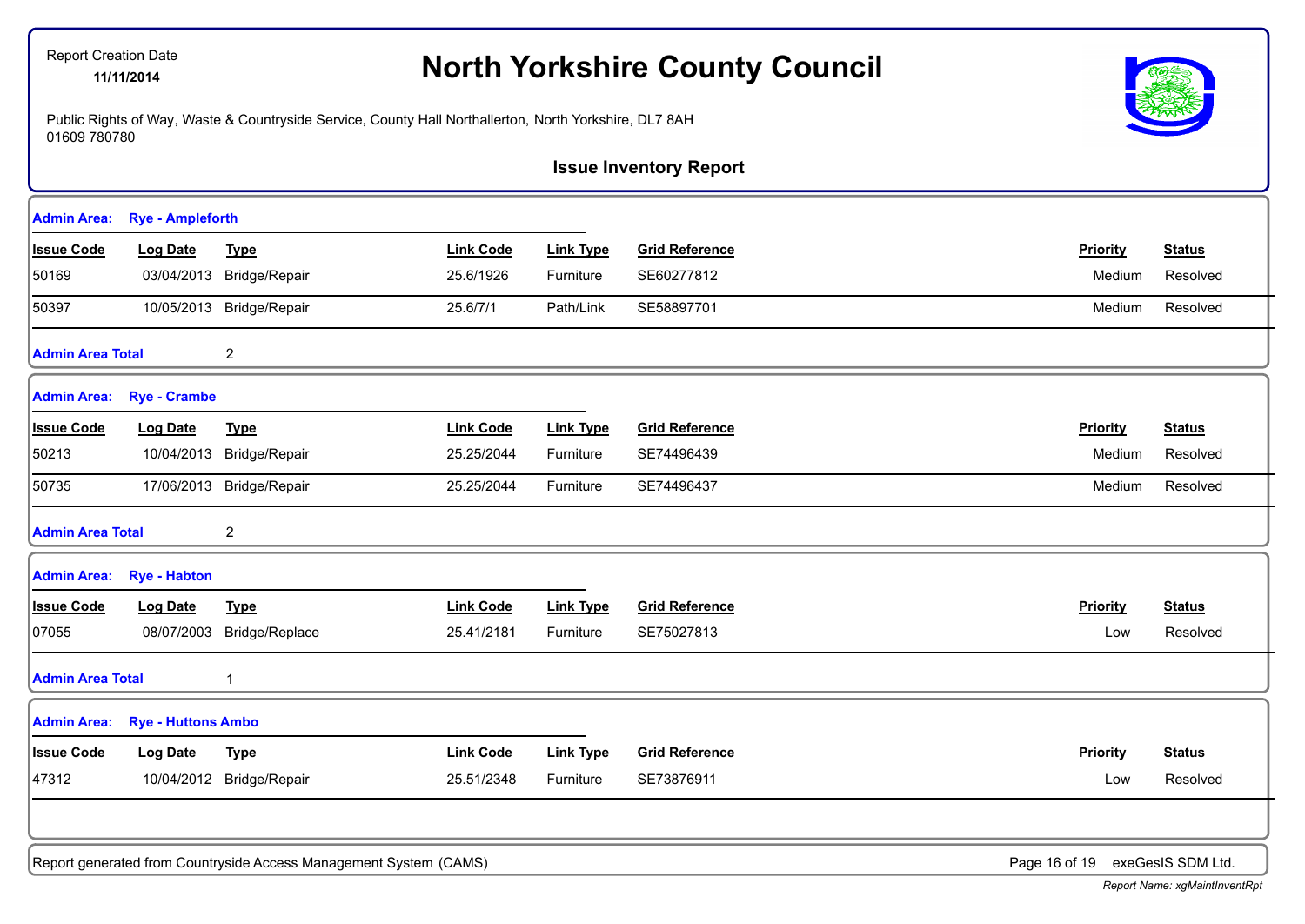|                         | Report Creation Date<br>11/11/2014 |                                                                                                        | <b>North Yorkshire County Council</b> |                  |                               |                 |               |
|-------------------------|------------------------------------|--------------------------------------------------------------------------------------------------------|---------------------------------------|------------------|-------------------------------|-----------------|---------------|
| 01609 780780            |                                    | Public Rights of Way, Waste & Countryside Service, County Hall Northallerton, North Yorkshire, DL7 8AH |                                       |                  |                               |                 |               |
|                         |                                    |                                                                                                        |                                       |                  | <b>Issue Inventory Report</b> |                 |               |
| <b>Admin Area Total</b> |                                    | 1                                                                                                      |                                       |                  |                               |                 |               |
|                         | Admin Area: Rye - Kirkbymoorside   |                                                                                                        |                                       |                  |                               |                 |               |
| <b>Issue Code</b>       | <b>Log Date</b>                    | <b>Type</b>                                                                                            | <b>Link Code</b>                      | <b>Link Type</b> | <b>Grid Reference</b>         | Priority        | <b>Status</b> |
| 45231                   | 11/08/2011                         | Bridge/Repair                                                                                          | 25.54/28/1                            | Path/Link        | SE68858648                    | Medium          | Resolved      |
| <b>Admin Area Total</b> |                                    | $\mathbf{1}$                                                                                           |                                       |                  |                               |                 |               |
|                         | Admin Area: Rye - Nunnington       |                                                                                                        |                                       |                  |                               |                 |               |
| <b>Issue Code</b>       | <b>Log Date</b>                    | <b>Type</b>                                                                                            | <b>Link Code</b>                      | <b>Link Type</b> | <b>Grid Reference</b>         | Priority        | <b>Status</b> |
| 49524                   |                                    | 18/12/2012 Bridge/Repair                                                                               | 25.71/373                             | Furniture        | SE65627960                    | Medium          | Resolved      |
| <b>Admin Area Total</b> |                                    | $\mathbf{1}$                                                                                           |                                       |                  |                               |                 |               |
| <b>Admin Area:</b>      |                                    | <b>Rye - Terrington with Wiganthorpe</b>                                                               |                                       |                  |                               |                 |               |
| <b>Issue Code</b>       | <b>Log Date</b>                    | <b>Type</b>                                                                                            | <b>Link Code</b>                      | <b>Link Type</b> | <b>Grid Reference</b>         | Priority        | <b>Status</b> |
| 52201                   |                                    | 11/10/2013 Bridge Obstructed                                                                           | 25.94/3355                            | Furniture        | SE67867188                    | High            | Resolved      |
| <b>Admin Area Total</b> |                                    | $\mathbf{1}$                                                                                           |                                       |                  |                               |                 |               |
| <b>Admin Area:</b>      | <b>Rye - Wharram</b>               |                                                                                                        |                                       |                  |                               |                 |               |
| <b>Issue Code</b>       | <b>Log Date</b>                    | <b>Type</b>                                                                                            | <b>Link Code</b>                      | <b>Link Type</b> | <b>Grid Reference</b>         | <b>Priority</b> | <b>Status</b> |
| 52574                   |                                    | 14/11/2013 Bridge/Repair                                                                               | 25.108/45                             | Furniture        | SE86116455                    | High            | Resolved      |
| <b>Admin Area Total</b> |                                    | 1                                                                                                      |                                       |                  |                               |                 |               |
|                         |                                    |                                                                                                        |                                       |                  |                               |                 |               |

Report generated from Countryside Access Management System (CAMS) **Page 17 of 19** exeGesIS SDM Ltd.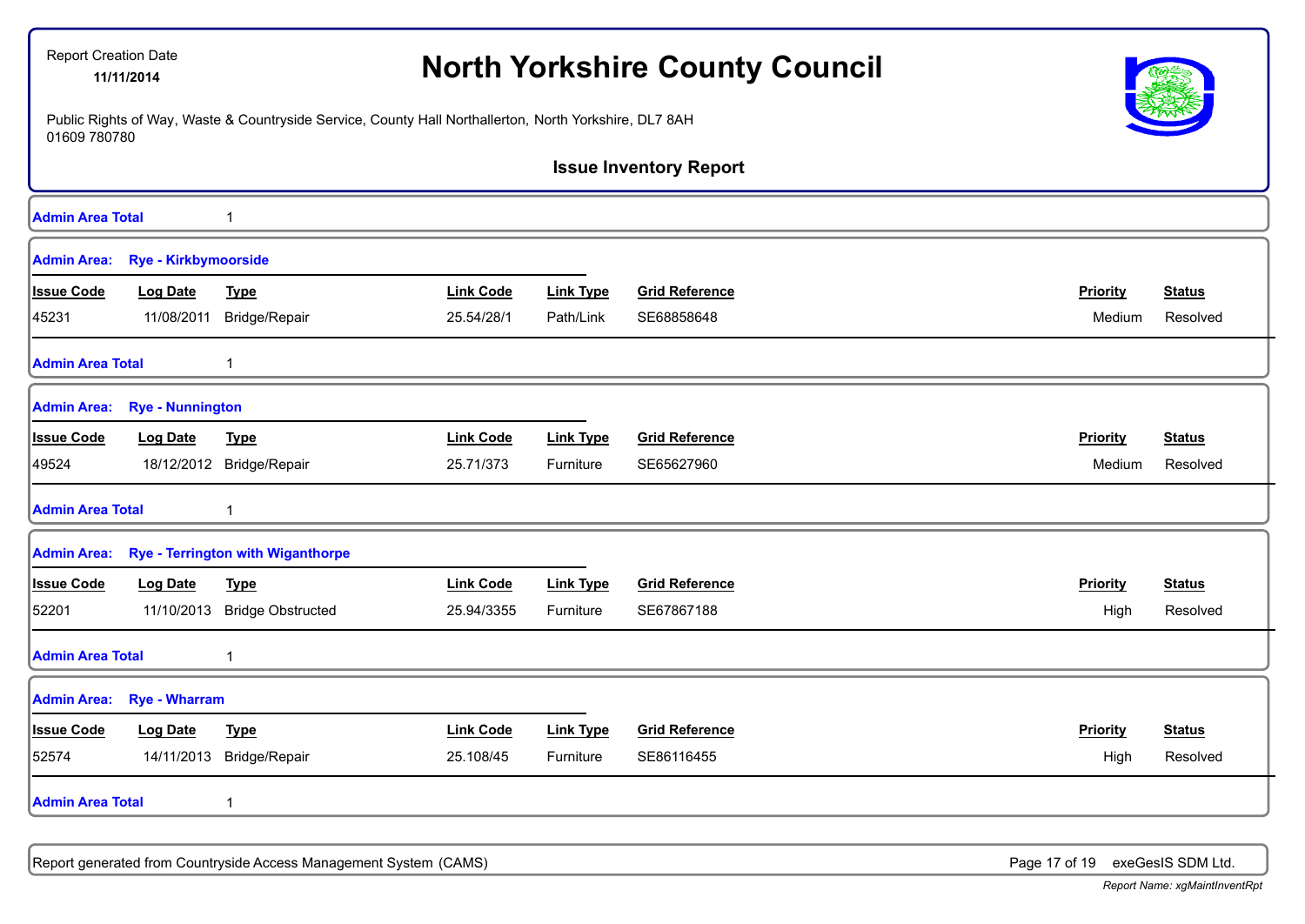| Report Creation Date<br>11/11/2014 |                          |                                                                                                        |                  |                  | <b>North Yorkshire County Council</b> |                 |               |
|------------------------------------|--------------------------|--------------------------------------------------------------------------------------------------------|------------------|------------------|---------------------------------------|-----------------|---------------|
| 01609 780780                       |                          | Public Rights of Way, Waste & Countryside Service, County Hall Northallerton, North Yorkshire, DL7 8AH |                  |                  |                                       |                 |               |
|                                    |                          |                                                                                                        |                  |                  | <b>Issue Inventory Report</b>         |                 |               |
| <b>Admin Area:</b>                 | <b>Rye - Wintringham</b> |                                                                                                        |                  |                  |                                       |                 |               |
| <b>Issue Code</b>                  | <b>Log Date</b>          | <b>Type</b>                                                                                            | <b>Link Code</b> | <b>Link Type</b> | <b>Grid Reference</b>                 | <b>Priority</b> | <b>Status</b> |
| 52573                              |                          | 14/11/2013 Bridge Obstructed                                                                           | 25.112/413       | Furniture        | SE87827330                            | High            | Resolved      |
| <b>Admin Area Total</b>            |                          | 1                                                                                                      |                  |                  |                                       |                 |               |
| <b>Admin Group Total</b>           |                          | 11                                                                                                     |                  |                  |                                       |                 |               |
| <b>Admin Group:</b>                |                          | <b>Scarborough</b>                                                                                     |                  |                  |                                       |                 |               |
| <b>Admin Area:</b>                 | <b>Scar - East Ayton</b> |                                                                                                        |                  |                  |                                       |                 |               |
| <b>Issue Code</b>                  | <b>Log Date</b>          | <b>Type</b>                                                                                            | <b>Link Code</b> | <b>Link Type</b> | <b>Grid Reference</b>                 | Priority        | <b>Status</b> |
| 52847                              |                          | 12/12/2013 Bridge/Repair                                                                               | 30.6/206         | Furniture        | SE99308417                            | Medium          | Resolved      |
| <b>Admin Area Total</b>            |                          | $\mathbf 1$                                                                                            |                  |                  |                                       |                 |               |
| <b>Admin Group Total</b>           |                          | $\mathbf{1}$                                                                                           |                  |                  |                                       |                 |               |
| <b>Admin Group:</b>                | <b>Selby</b>             |                                                                                                        |                  |                  |                                       |                 |               |
| <b>Admin Area:</b>                 | Sel - Balne              |                                                                                                        |                  |                  |                                       |                 |               |
| <b>Issue Code</b>                  | <b>Log Date</b>          | <b>Type</b>                                                                                            | <b>Link Code</b> | <b>Link Type</b> | <b>Grid Reference</b>                 | Priority        | <b>Status</b> |
| 37281                              | 15/12/2008               | Bridge/Repair                                                                                          | 35.3/2355        | Furniture        | SE58781880                            | Medium          | Resolved      |
| <b>Admin Area Total</b>            |                          | $\mathbf 1$                                                                                            |                  |                  |                                       |                 |               |